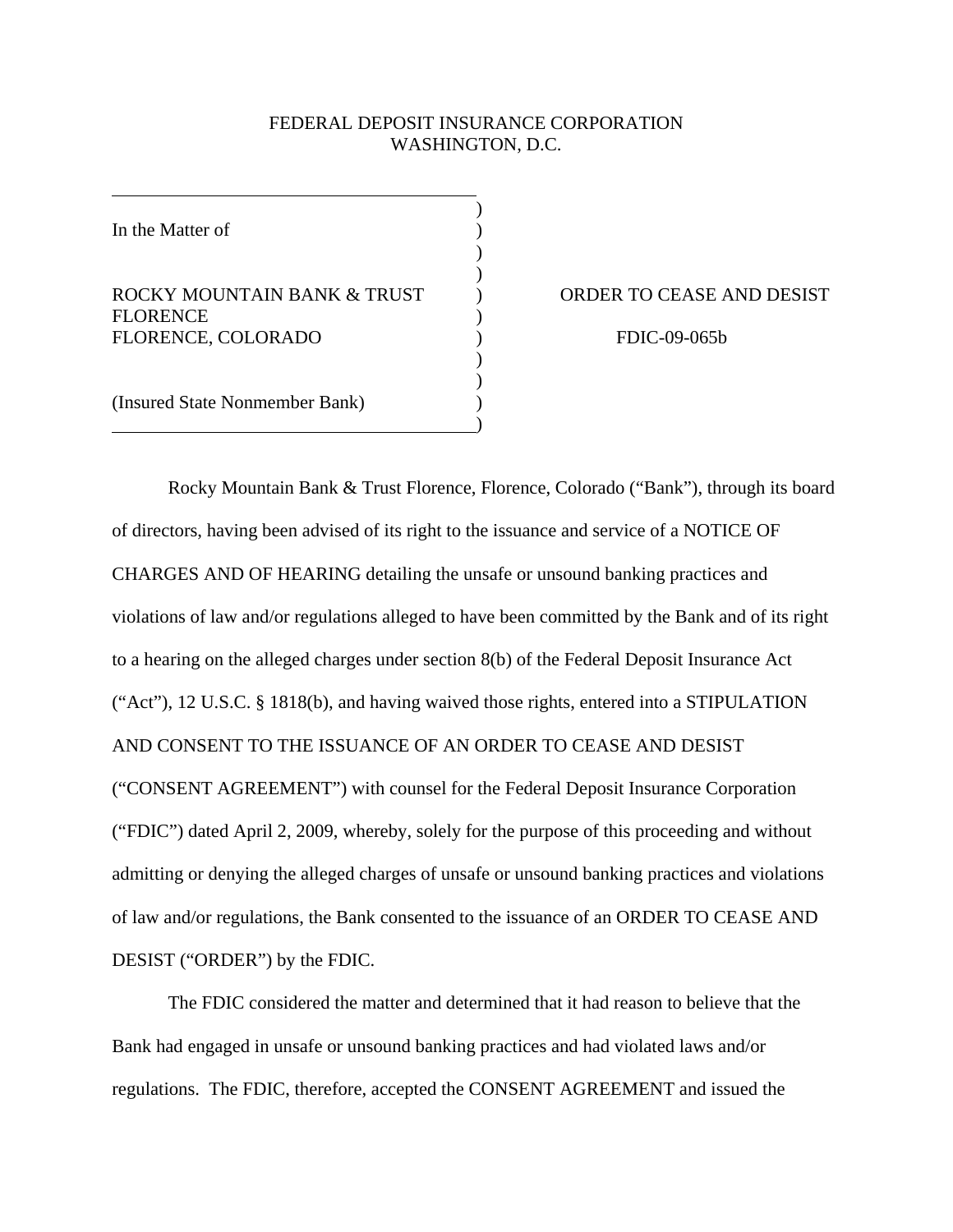following:

# **ORDER TO CEASE AND DESIST**

**IT IS ORDERED** that the Bank, institution-affiliated parties, as that term is defined in section 3(u) of the Act, 12 U.S.C. § 1813(u), of the Bank, and its successors and assigns cease and desist from the following unsafe or unsound banking practices and violations of laws and/or regulations:

- 1. Operating the Bank with an excessive level of adversely classified assets.
- 2. Operating the Bank with a large concentration of deposits to one entity.
- 3. Operating the Bank without establishing appropriate policies and procedures for liquidity, BSA monitoring, compliance with consumer laws and regulations, and Information Technology.
- 4 Operating the Bank with an inadequate level of capital protection for the kind and quality of assets held by the Bank.
- 5. Paying excessive dividends in relation to the Bank's capital position, earning capacity and asset quality.
- 6. Operating the Bank without adequate liquidity or proper regard for funds management in light of the Bank's asset and liability mix.
- 7. Operating the Bank with management whose policies and practices are detrimental to the Bank and jeopardize the safety of its deposits.
- 8. Operating the Bank without adequate supervision and direction by the Bank's board of directors over the management of the Bank to prevent unsafe and unsound banking practices and violations of laws or regulations.
- 9. Failing to appropriately monitor and/or manage third-party risk and operating in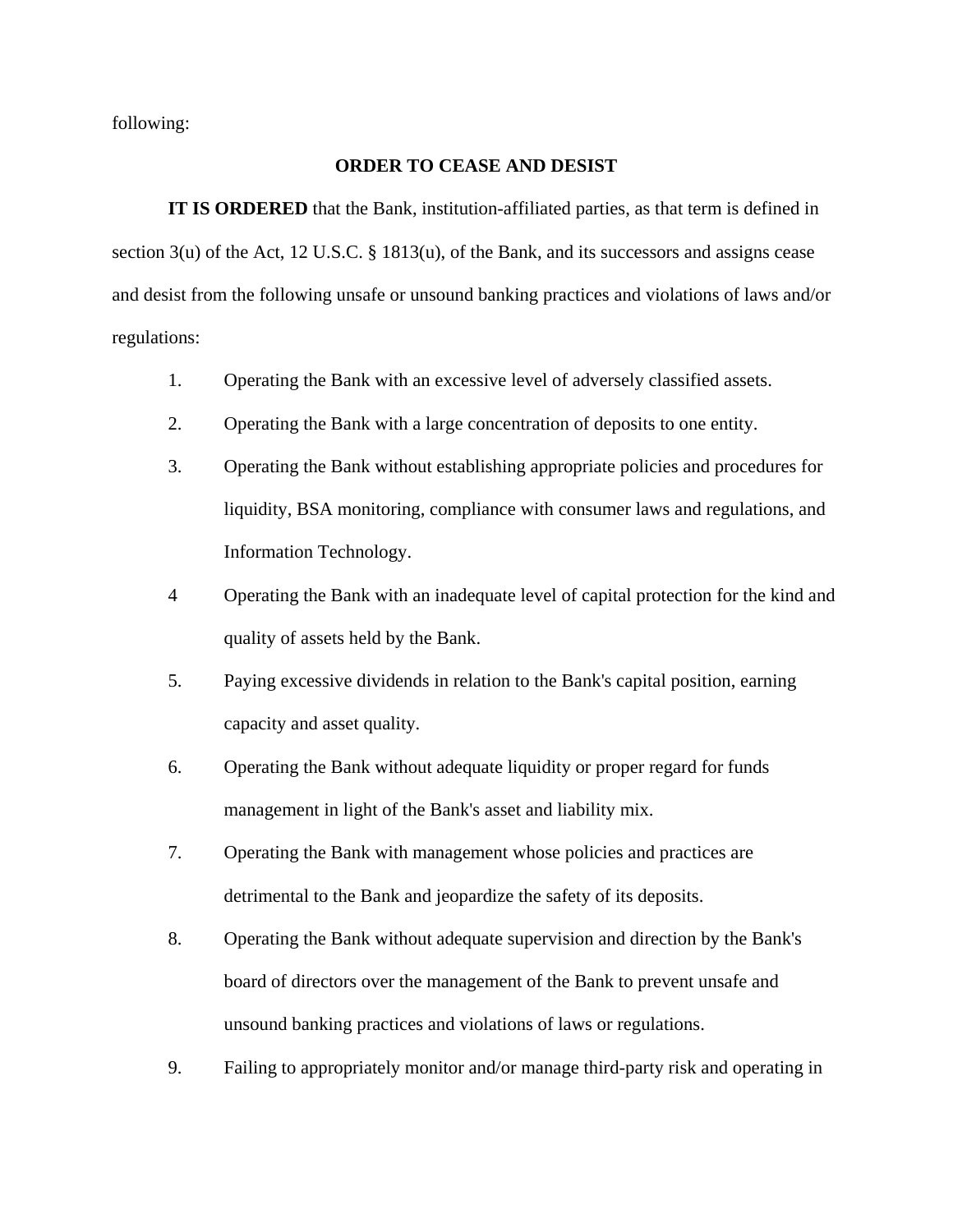contravention of the FDIC's Guidance for Managing Third-Party Risk.

- 10. Failing to establish an effective process to monitor compliance with Federal and state laws, regulations, and policies.
- 11. Operating with an inadequate information technology (IT) audit program.
- 12. Operating with inadequate contracts, controls, policies and procedures for the level of Automated Clearinghouse (ACH) activity at the Bank.
- 13. Operating the Bank with inadequate information security policies, procedures and controls.
- 14. Operating the Bank in violation of the Currency and Foreign Transactions Reporting Act (31 U.S.C. § 531 1 *et* seq.) (the Bank Secrecy Act) ("BSA"), the rules and regulations implementing the BSA issued by the U. S. Department of the Treasury (31 C.F.R. Part 103) ("Financial Recordkeeping"), and Part 326 of the FDIC's Rules and Regulations, 12 C.F.R. Part 326; and further operating with an ineffective system of internal controls to ensure compliance with the BSA and its implementing regulations, including, but not limited to, a Customer Identification Program ("CIP").

**IT IS FURTHER ORDERED** that the Bank, its institution-affiliated parties and its successors and assigns take affirmative action as follows:

#### **RESTRICTION ON ADVANCES TO CLASSIFIED BORROWERS**

 1. (a) While this ORDER is in effect, the Bank shall not extend, directly or indirectly, any additional credit to or for the benefit of any borrower whose existing credit has been classified Loss by the FDIC or the State as the result of its examination of the Bank, either in whole or in part, and is uncollected, or to any borrower who is already obligated in any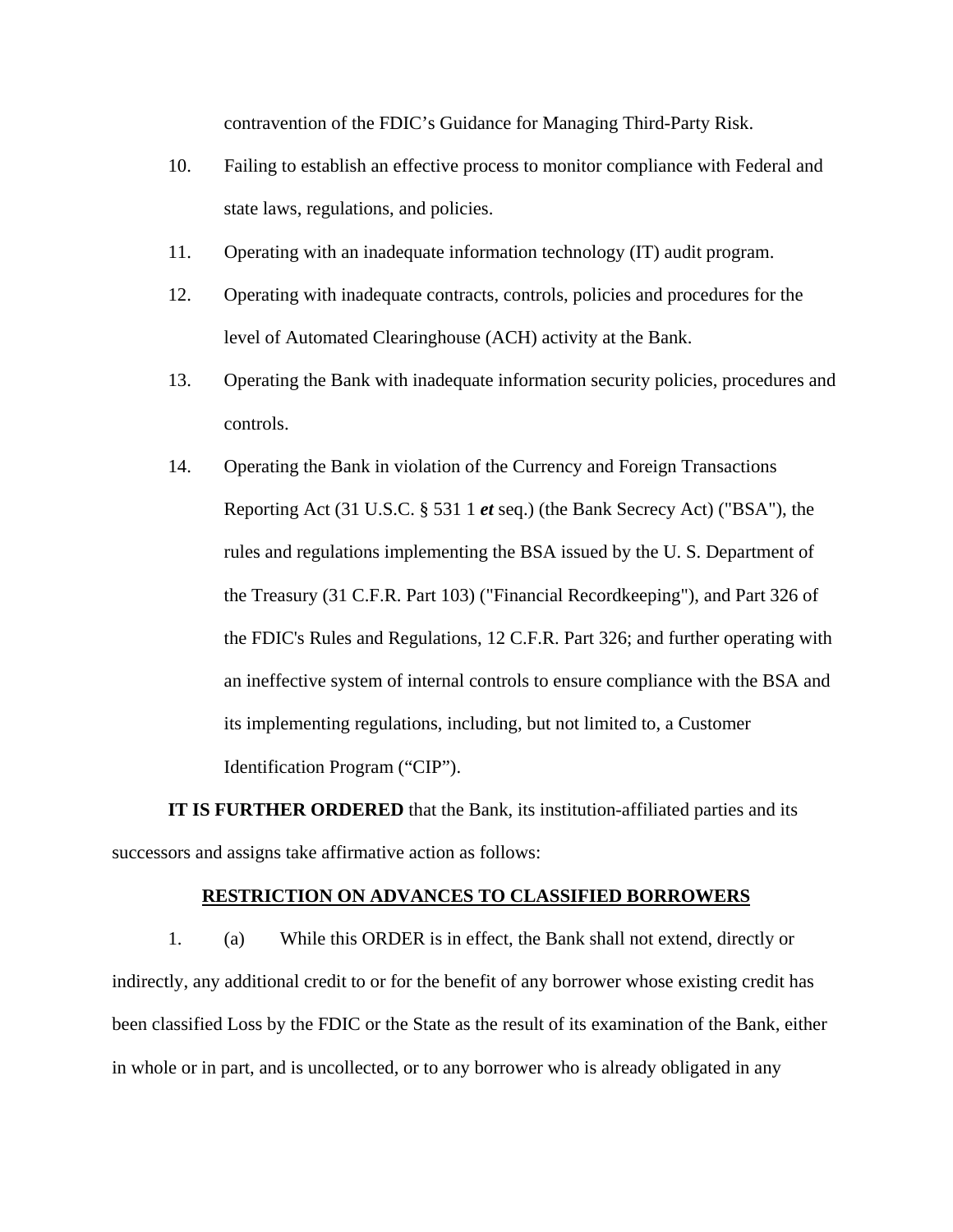manner to the Bank on any extension of credit, including any portion thereof, that has been charged off the books of the Bank and remains uncollected. The requirements of this paragraph shall not prohibit the Bank from renewing credit already extended to a borrower after full collection, in cash, of interest due from the borrower.

(b) While this ORDER is in effect, the Bank shall not extend, directly or indirectly, any additional credit to or for the benefit of any borrower whose extension of credit is classified Doubtful and/or Substandard by the FDIC or the State as the result of its examination of the Bank, either in whole or in part, and is uncollected, unless the Bank's board of directors has signed a detailed written statement giving reasons why failure to extend such credit would be detrimental to the best interests of the Bank. The statement shall be placed in the appropriate loan file and included in the minutes of the applicable Bank's board of directors' meeting.

# **CLASSIFIED ASSETS - CHARGE-OFF AND PLAN FOR REDUCTION**

 2. (a) Within 30 days after the effective date of this ORDER, the Bank shall, to the extent that it has not previously done so, eliminate from its books, by charge-off or collection, all assets or portions of assets classified Loss by the FDIC or the State as a result of their examination of the Bank as of January 20, 2009. Elimination or reduction of these assets through proceeds of loans made by the Bank shall not be considered "collection" for the purpose of this paragraph.

(b) Within 90 days after the effective date of this ORDER, the Bank shall submit a written plan to the FDIC's Dallas Regional Director ("Regional Director") and the Commissioner of the Colorado Division of Banking ("Commissioner") to reduce the remaining assets classified Doubtful and Substandard as of January 20, 2009. The plan shall address each asset so classified with a balance of \$500,000 or greater and provide the following: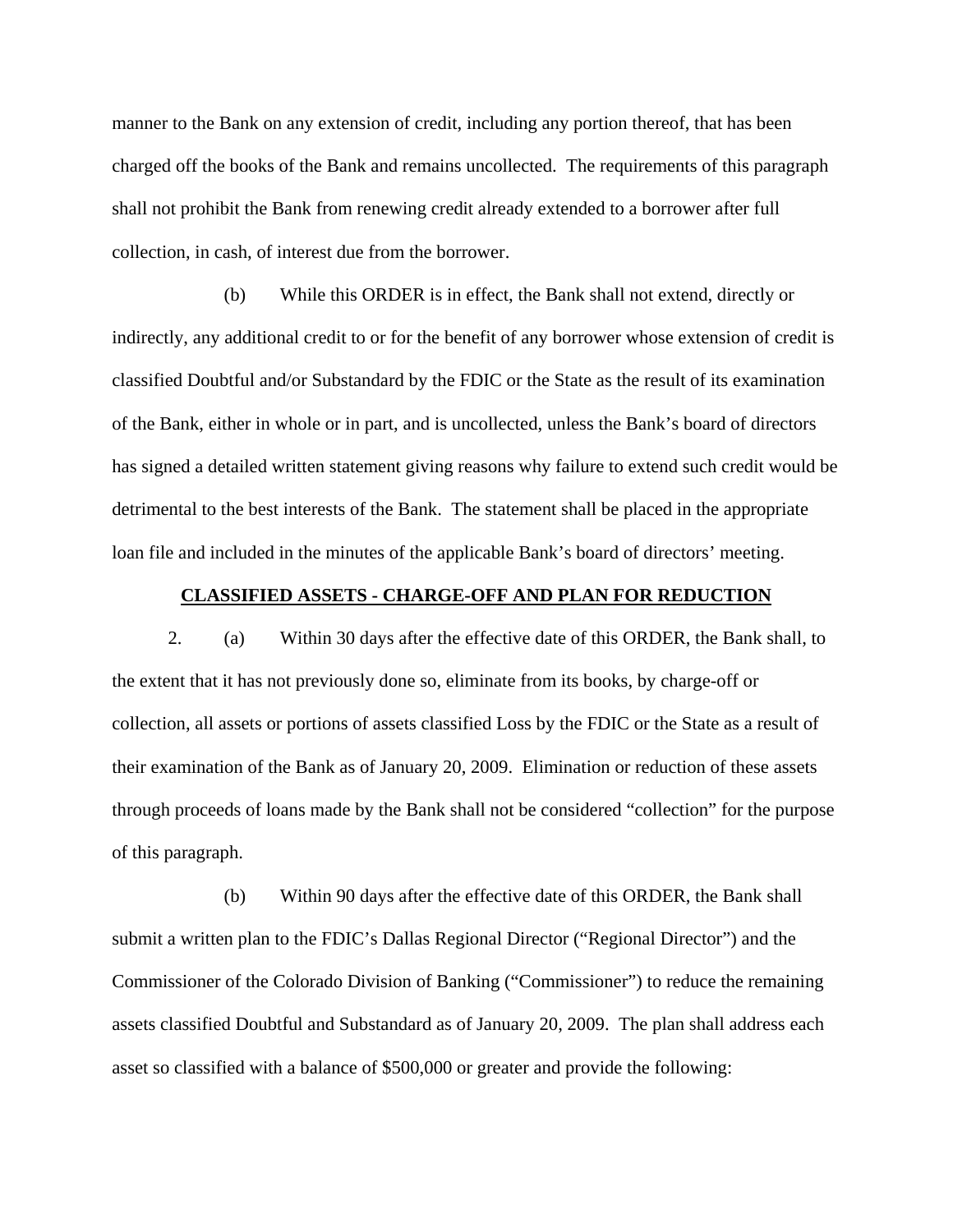- (1) The name under which the asset is carried on the books of the Bank;
- (2) Type of asset;
- (3) Actions to be taken in order to reduce the classified asset; and
- (4) Timeframes for accomplishing the proposed actions.

The plan shall also include, at a minimum, requirements to:

- (1) Review the financial position of each such borrower, including the source of repayment, repayment ability, and alternate repayment sources;
- (2) Evaluate the available collateral for each such credit, including possible actions to improve the Bank's collateral position;
- (3) Provide a schedule for the projected reduction of total classified assets on a quarterly basis;
- (4) Submit monthly progress reports to the Bank's board of directors; and
- (5) Mandate a review by the Bank's board of directors.
- (c) The Bank shall present the plan to the Regional Director and the

Commissioner for review. Within 30 days after the Regional Director's and the Commissioner's response, the plan, including any requested modifications or amendments, shall be adopted by the Bank's board of directors, which approval shall be recorded in the minutes of the meeting of the Bank's board of directors. The Bank shall then immediately initiate measures detailed in the plan to the extent such measures have not been initiated.

(d) For purposes of the plan, the reduction of adversely classified assets as of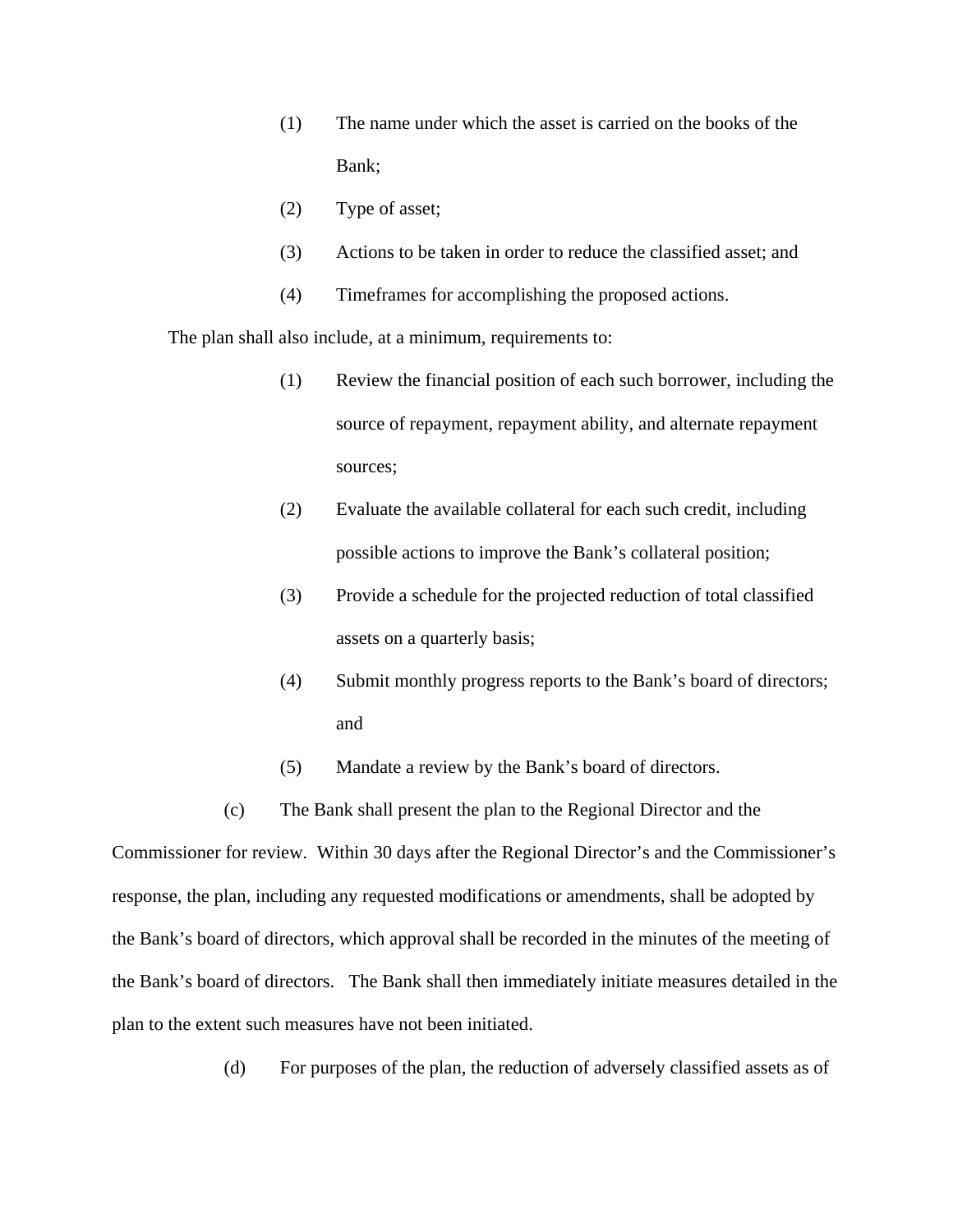January 20, 2009, shall be detailed using quarterly targets expressed as a percentage of the Bank's Tier 1 Capital plus the Bank's Allowance for Loan and Lease Losses and may be accomplished by:

- (1) Charge-off;
- (2) Collection;
- (3) Sufficient improvement in the quality of adversely classified assets so as to warrant removing any adverse classification, as determined by the FDIC or the State; or
- (4) Increase in the Bank's Tier 1 Capital.

(e) While this ORDER is in effect, the Bank shall eliminate from its books, by charge-off or collection, all assets or portions of assets classified Loss as determined at any future examination conducted by the FDIC or the State.

### **CONCENTRATION – PLAN FOR REDUCTION**

3. (a) Within 90 days after the effective date of this ORDER, the Bank shall formulate and submit to the Regional Director and the Commissioner for review and comment a written plan to reduce the land acquisition, development, and construction loan concentrations of credit identified during the January 20, 2009, examination, to not more than 100 percent of the Bank's total Tier 1 Capital. Such plan shall prohibit any additional advances that would increase the concentrations or create new concentrations and shall include, but not be limited to: (1) dollar levels to which the Bank shall reduce each concentration; and (2) provisions for the submission of monthly written progress reports to the Bank's board of directors for review and notation in minutes of the meetings of the Bank's board of directors.

(b) For purposes of the plan, "reduce" means to: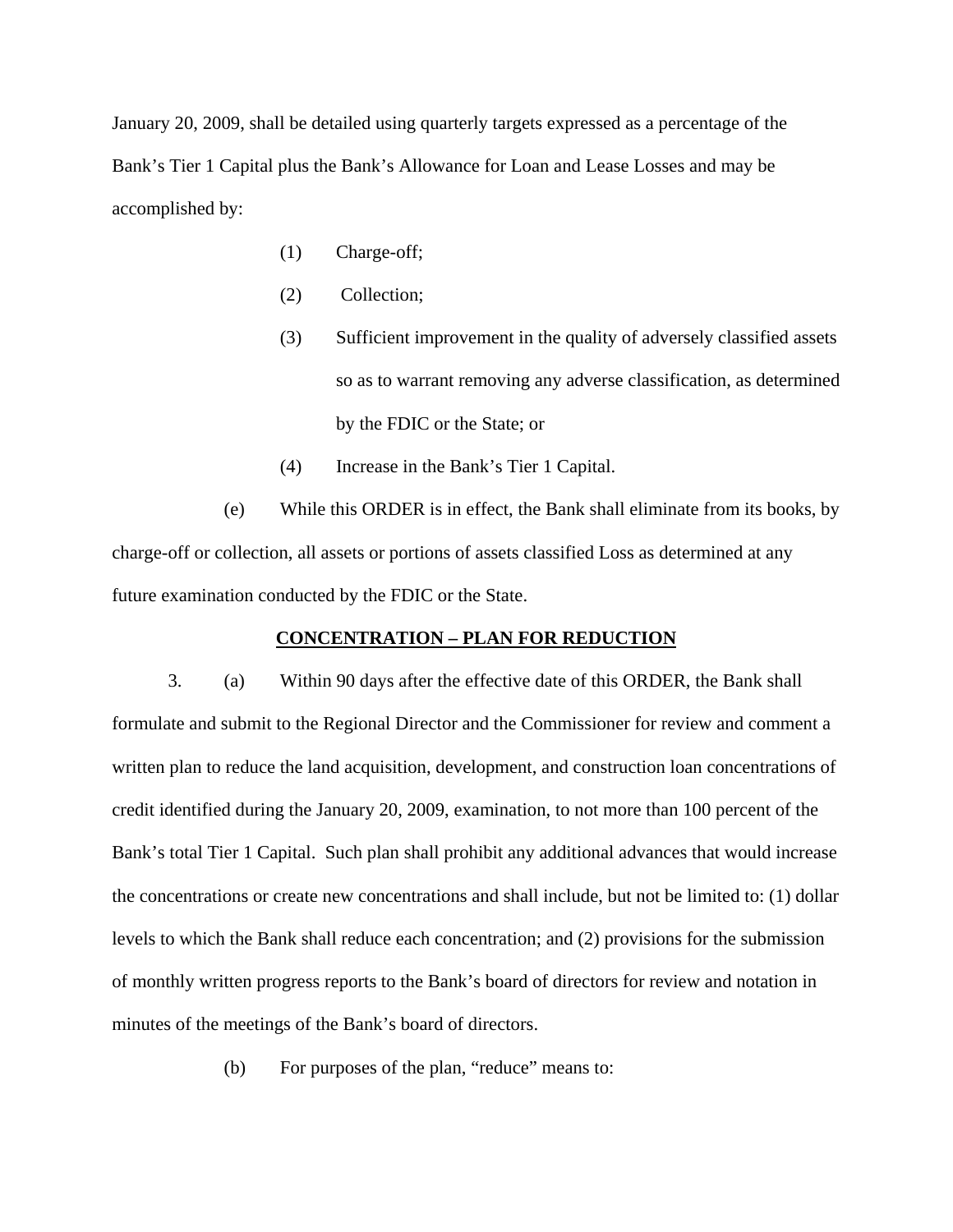- (1) Charge-off;
- (2) Collect; or
- (3) Increase Tier 1 Capital.

(c) After the Regional Director and the Commissioner have responded to the plan, the Bank's board of directors shall adopt the plan as amended or modified by the Regional Director and the Commissioner. The plan shall be implemented immediately to the extent that the provisions of the plan are not already in effect at the Bank.

### **INVESTMENT POLICY**

4. (a) Within 60 days after the effective date of this ORDER, the Bank's board of directors shall revise the Bank's investment policy to provide effective guidelines and control over the Bank's investment portfolio. At a minimum the Bank's investment policy should address the following:

 (1) Develop specific criteria for pre-purchase analysis and ongoing assessment of non-agency mortgage securities. Such analysis should be independent of any analysis conducted by selling brokers. Financial criteria should not be overly reliant on credit ratings and should include such information as minimum credit support levels, minimum coverage ratios, delinquency and default data, loan documentation and underwriting standards, and geographic concentrations.

 (2) Develop specific policies addressing minimum documentation necessary to support pre-purchase and ongoing analysis. Such documentation for non-agency mortgage securities should include prospectus and other offering material as well as regular trustee reports.

(3) Develop specific financial criteria and limits related to the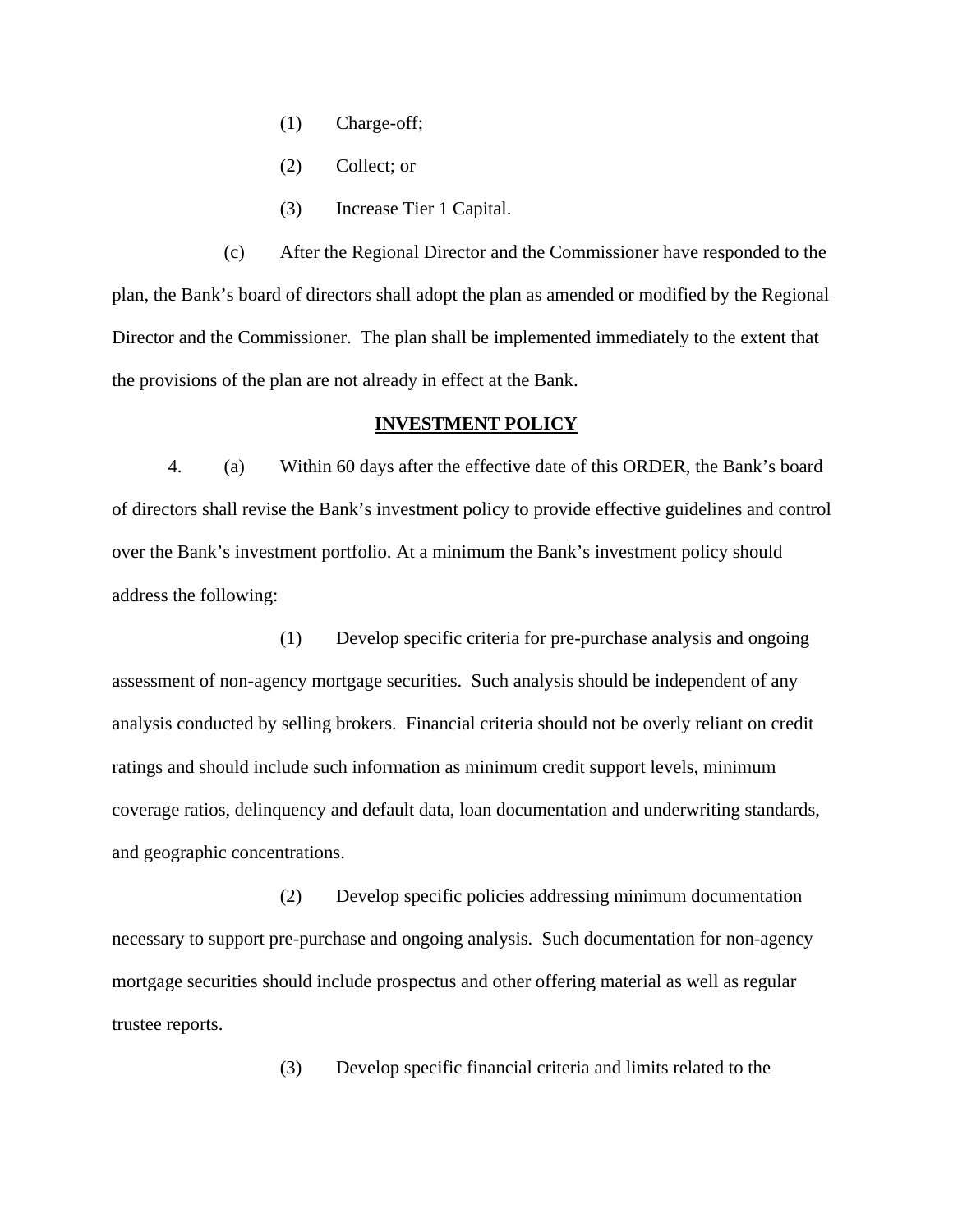purchase of securities that are not assigned a rating by a national rating service.

 (4) Develop specific policy requirements for the approval and documentation of Investment Policy exceptions. Procedures should ensure that all exceptions are directly reported to the Bank's board of directors and noted in the minutes.

 (5) Develop and implement policies to ensure the proper risk-based capital treatment of investment securities that are consistent with Part 325 of the FDIC's Rules and Regulations, 12 C.F.R. § 325.

 (6) Develop policies to require independent price verification on all investment purchases.

 (7) Develop formal policies and procedures related to regular testing for Other Than Temporary Impairment. Such procedures should be consistent with generally accepted accounting principles.

 (8) Develop policies and procedures for determining the fair value of the investment portfolio. Valuation procedures should be independent of the selling broker, should be consistent with Financial Accounting Standards Board Statement Number 157, and should be fully documented.

 (9) Develop procedures for conducting and reporting ongoing assessment of pledging and collateral eligibility of the investment portfolio.

 (10) Develop procedures for requiring an independent review of the Bank's investment practices to ensure compliance with Bank policies and regulatory requirements. Such independent review should be conducted at least annually with the findings reported directly to the Bank's board of directors.

(11) Ensure that the Investment Policy and the Bank's risk management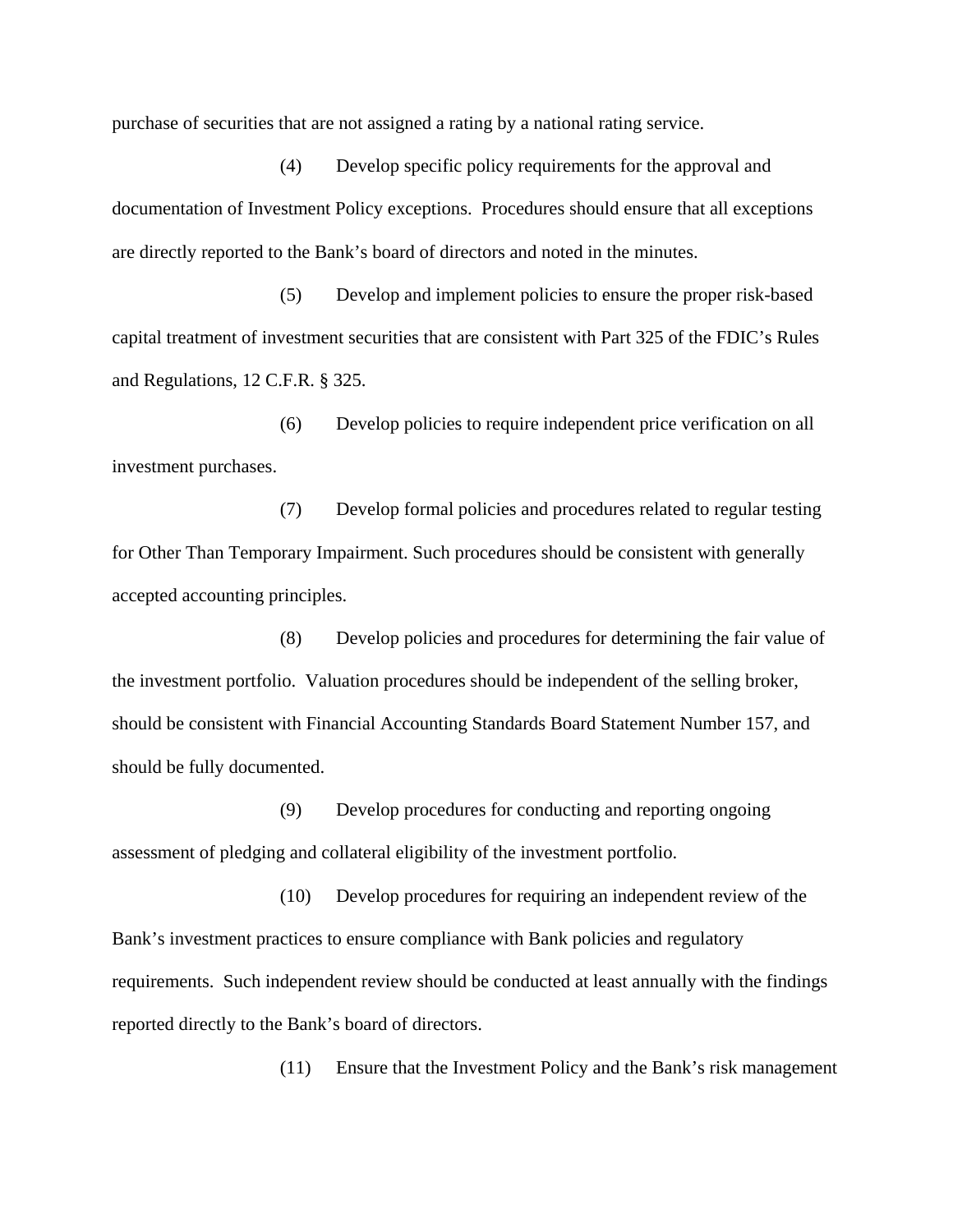procedures are consistent with the standards incorporated in the Supervisory Policy Statement on Investment Securities and End-User Derivatives Activities effective May 26, 1998.

 (12) Ensure that the policy is consistent with the Federal Financial Institutions Examination Council's instructions for Consolidated Reports of Condition and Income, generally accepted accounting principles, and the Bank's loan, liquidity, and asset/liability management policies.

 (13) The Bank shall submit the policy to the Regional Director and the Commissioner for review. Within 30 days after their responses, the policy, including any modifications or amendments requested by the Regional Director and the Commissioner, shall be adopted by the Bank's board of directors. The Bank shall immediately initiate measures detailed in the policy, as amended or modified, to the extent such measures have not been initiated. Any discussion of the policy, its modifications, or amendments shall be documented in the minutes of the Bank's board of directors' meetings.

(14) The policy shall be reviewed and updated annually.

# **CAPITAL INCREASE AND MAINTENANCE**

 5. (a) Within 90 days after the effective date of this ORDER, the Bank shall achieve and maintain its Tier 1 Leverage Capital ratio equal to or greater than 9 percent of the Bank's Average Total Assets and shall achieve and maintain its Total Risk-Based Capital ratio equal to or greater than 13 percent of the Bank's Total Risk Weighted Assets. Any increase in the Bank's Tier 1 Capital necessary to meet the capital ratios required by this ORDER may be accomplished by:

(1) The sale of securities in the form of common stock; or

(2) The direct contribution of cash subsequent to January 20, 2009, by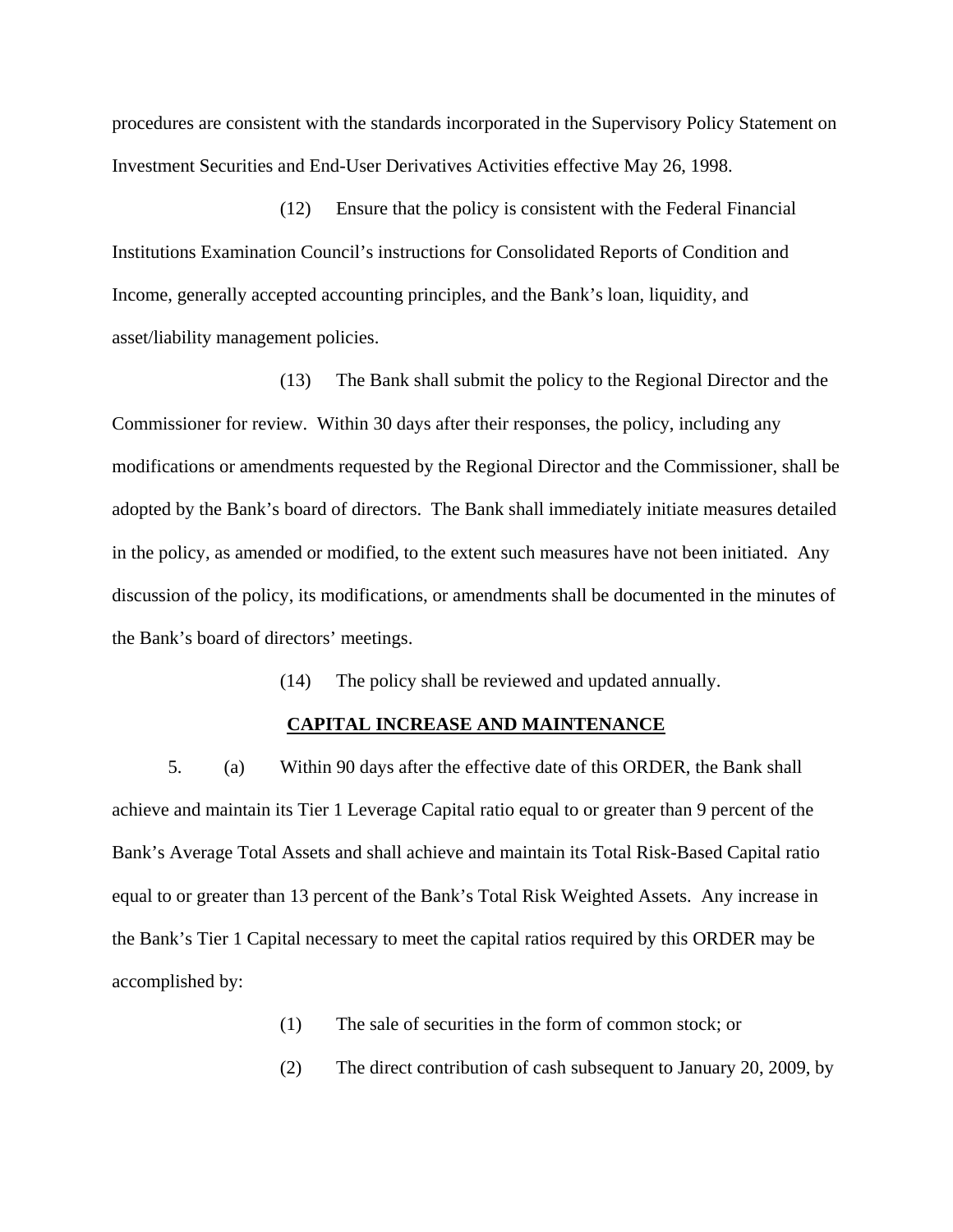the directors and shareholders of the Bank or by the Bank's holding company; or

- (3) Receipt of an income tax refund or the capitalization subsequent to January 20, 2009, of a bona fide tax refund certified as being accurate by a certified public accounting firm; or
- (4) Any other method approved by the Regional Director and the Commissioner.

(b) If any such capital ratios are less than the percentages required by this ORDER, as determined as of the date of any Report of Condition and Income or at an examination of the Bank by the FDIC or the State, the Bank shall, within 30 days after receipt of a written notice of the capital deficiency from the Regional Director and the Commissioner, present to the Regional Director and the Commissioner a plan to increase the Bank's Tier 1 Capital or to take other measures to bring all the capital ratios to the percentages required by this ORDER. After the Regional Director and the Commissioner respond to the plan, the Bank's board of directors shall adopt the plan, including any modifications or amendments requested by the Regional Director and the Commissioner.

(c) Thereafter, the Bank shall immediately initiate measures detailed in the plan, to the extent such measures have not previously been initiated, to increase the Bank's Tier 1 Capital by an amount sufficient to bring all the capital ratios to the percentages required by this ORDER within 90 days after the Regional Director and the Commissioner respond to the plan.

(d) If all or part of the increase in Tier 1 Capital required by this ORDER is to be accomplished by the sale of new securities, the Bank's board of directors shall adopt and implement a plan for the sale of such additional securities, including soliciting proxies and the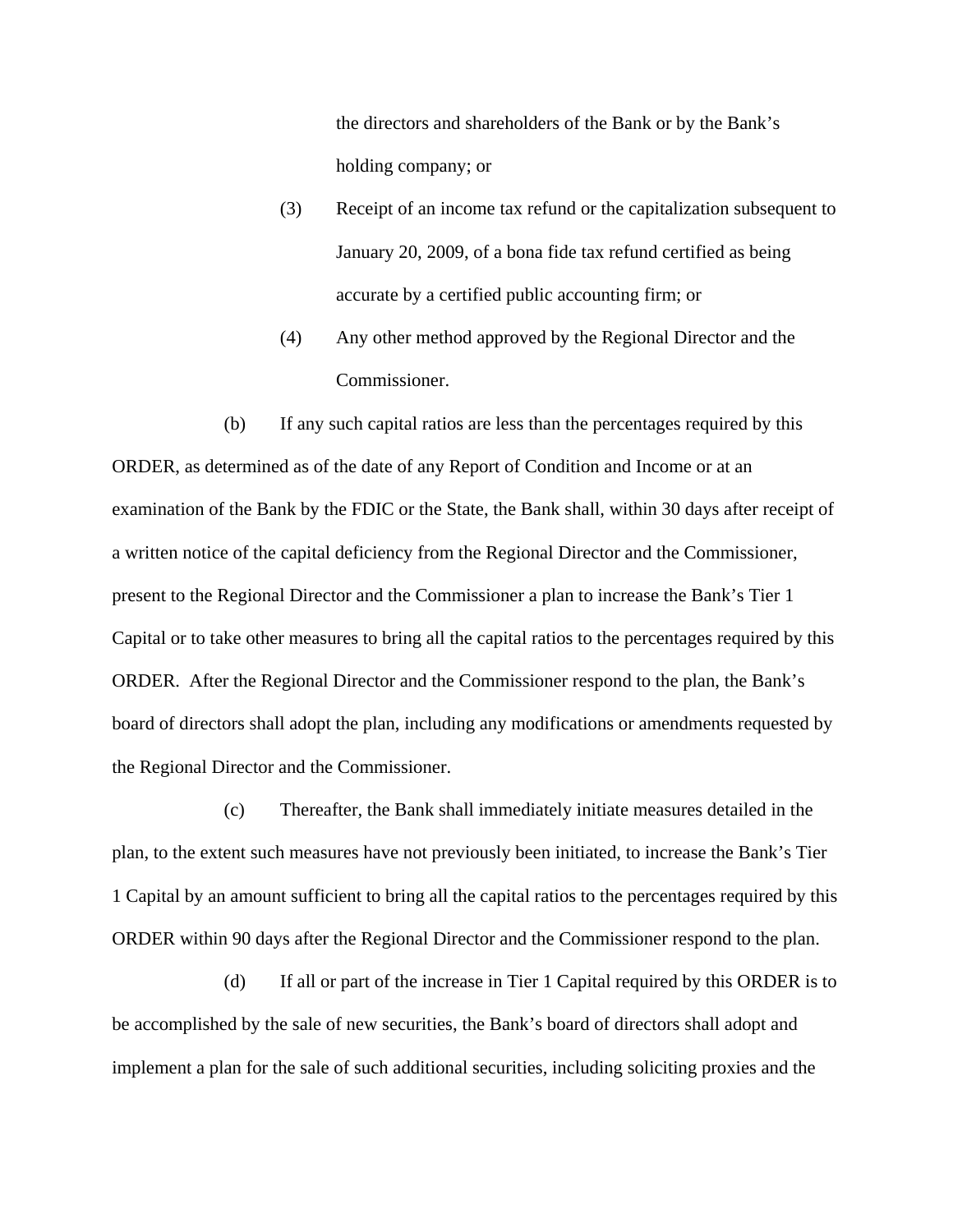voting of any shares or proxies owned or controlled by them in favor of the plan. Should the implementation of the plan involve a public distribution of the Bank's securities (including a distribution limited only to the Bank's existing shareholders), the Bank shall prepare offering materials fully describing the securities being offered, including an accurate description of the financial condition of the Bank and the circumstances giving rise to the offering, and any other material disclosures necessary to comply with Federal securities laws. Prior to the implementation of the plan, and in any event, not less than 20 days prior to the dissemination of such materials, the plan and any materials used in the sale of the securities shall be submitted to the FDIC, Accounting and Securities Disclosure Section, 550  $17<sup>th</sup>$  Street NW, Washington, D.C. 20429, for review. Any changes requested to be made in the plan or the materials by the FDIC shall be made prior to their dissemination. If the increase in Tier 1 Capital is to be provided by the sale of non-cumulative perpetual preferred stock, then all terms and conditions of the issue shall be presented to the Regional Director and the Commissioner for prior approval.

 (e) In complying with the provisions of this ORDER and until such time as any such public offering is terminated, the Bank shall provide to any subscriber and/or purchaser of the Bank's securities written notice of any planned or existing development or other change which is materially different from the information reflected in any offering materials used in connection with the sale of the Bank's securities. The written notice required by this paragraph shall be furnished within 10 days after the date such material development or change was planned or occurred, whichever is earlier, and shall be furnished to every purchaser and/or subscriber who received or was tendered the information contained in the Bank's original offering materials.

(f) In addition, the Bank shall comply with the FDIC's Statement of Policy on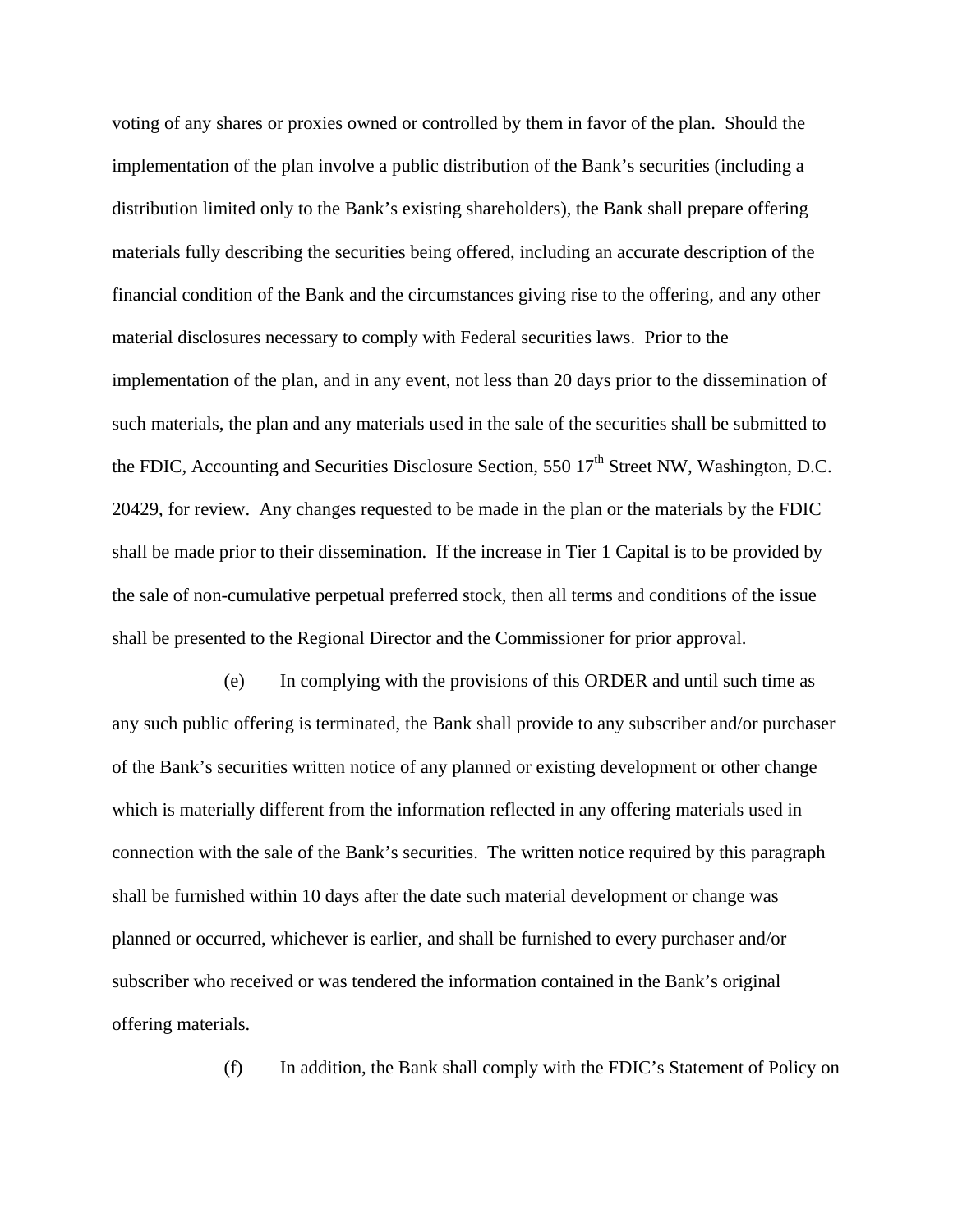Risk-Based Capital found in Appendix A to Part 325 of the FDIC's Rules and Regulations, 12 C.F.R. Part 325, App. A.

 (g) For purposes of this ORDER, all terms relating to capital shall be calculated according to the methodology set forth in Part 325 of the FDIC's Rules and Regulations, 12 C.F.R. Part 325.

## **DIVIDEND RESTRICTION**

6. As of the effective date of this ORDER, the Bank shall not declare or pay any cash dividend without the prior written consent of the Regional Director and the Commissioner.

#### **DEPOSIT CONCENTRATIONS**

7. (a) As of the effective date of the ORDER, the Bank shall not allow any depositor who controls more that 10 percent of the Bank's total liabilities to increase its deposits.

(b) Prior to the issuance of this ORDER, the Bank submitted a plan to the Regional Director and the Commissioner to reduce any deposits controlled by any one depositor to an amount not greater than 10 percent of the Bank's total liabilities. The Regional Director and the Commissioner have accepted the Bank's plan, which is incorporated herein by reference. The plan includes a specific reduction timetable with staged target dates for completion, along with the Bank's commitment to maintain liquid, short-term assets in an amount equal to or greater than any depositor or group of related deposits which exceed five percent of the Bank's total liabilities. As of the effective date of this ORDER, the Bank's board of directors shall adopt the plan as approved by the Regional Director and the Commissioner, which approval shall be recorded in the minutes of the Bank's board of directors' meetings. Thereafter, the Bank shall implement and follow the plan.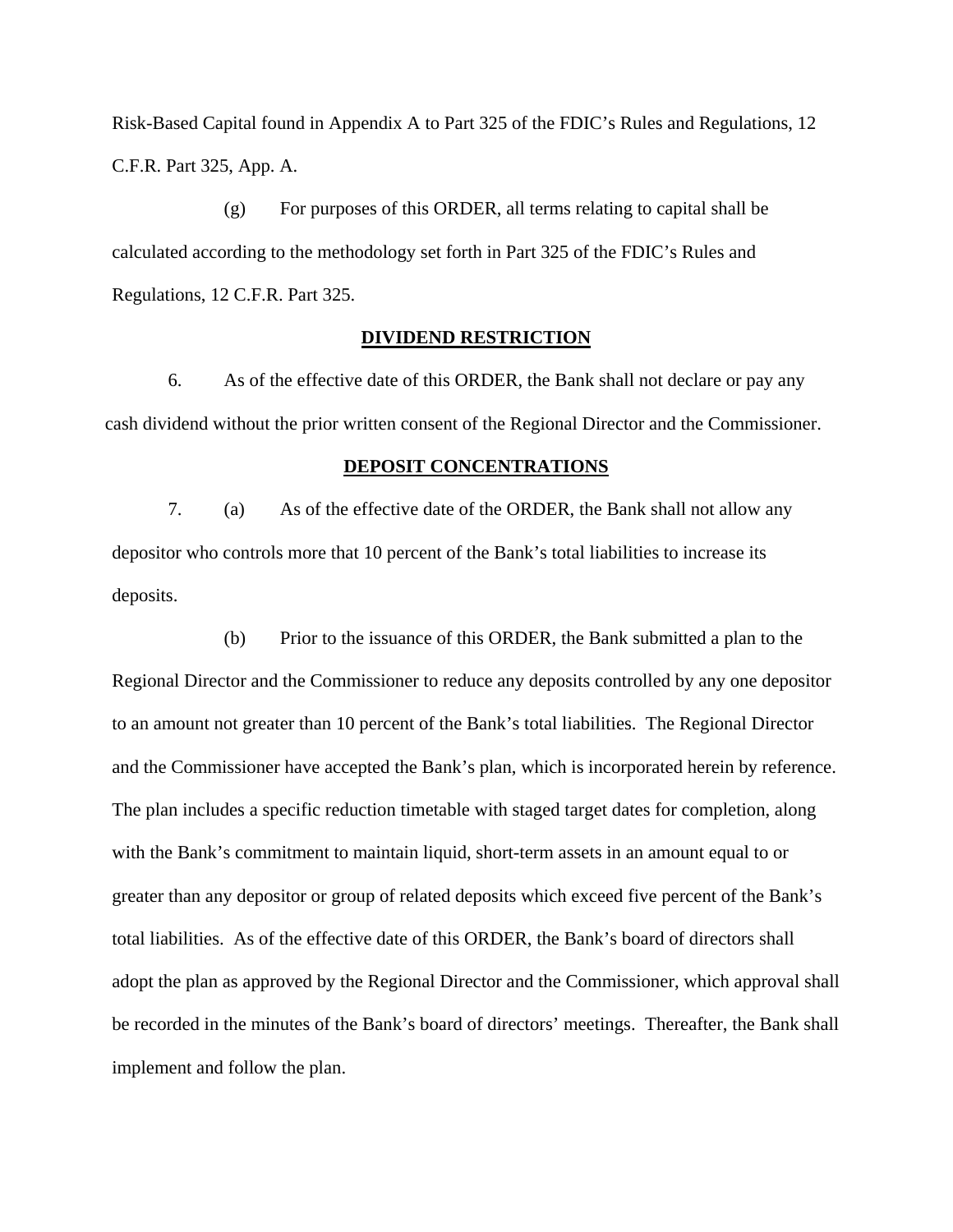(c) For purposes of this ORDER, short-term assets include Federal Funds Sold and Securities Purchased under Agreements to Resell, and debt securities with a remaining maturity of one year or less.

## **LIQUIDITY/ASSET/LIABILITY MANAGEMENT**

8. (a) Within 90 days after the effective date of this ORDER, the Bank shall develop and submit to the Regional Director and the Commissioner for review and comment a written plan addressing liquidity and asset/liability management. Annually thereafter, while this ORDER is in effect, the Bank shall review this plan for adequacy and, based upon such review, shall make necessary revisions to the plan to strengthen funds management procedures and maintain adequate provisions to meet the Bank's liquidity needs. The initial plan shall include, at a minimum, provisions:

 (1) Establishing a reasonable range for its net non-core funding ratio as computed in the Uniform Bank Performance Report;

 (2) Identifying the source and use of borrowed and/or volatile funds and establish appropriate limitations for the use of these funds;

 (3) Establishing lines of credit at correspondent Banks, including the Federal Reserve Bank of Kansas City or the Federal Home Loan Bank of Topeka, that would allow the Bank to borrow funds to meet depositor demands if the Bank's other provisions for liquidity proved to be inadequate;

 (4) Requiring the retention of securities and/or other identified categories of investments that can be liquidated within one day in amounts sufficient (as a percentage of the Bank's total assets) to ensure the maintenance of the Bank's liquidity posture at a level consistent with short- and long-term liquidity objectives;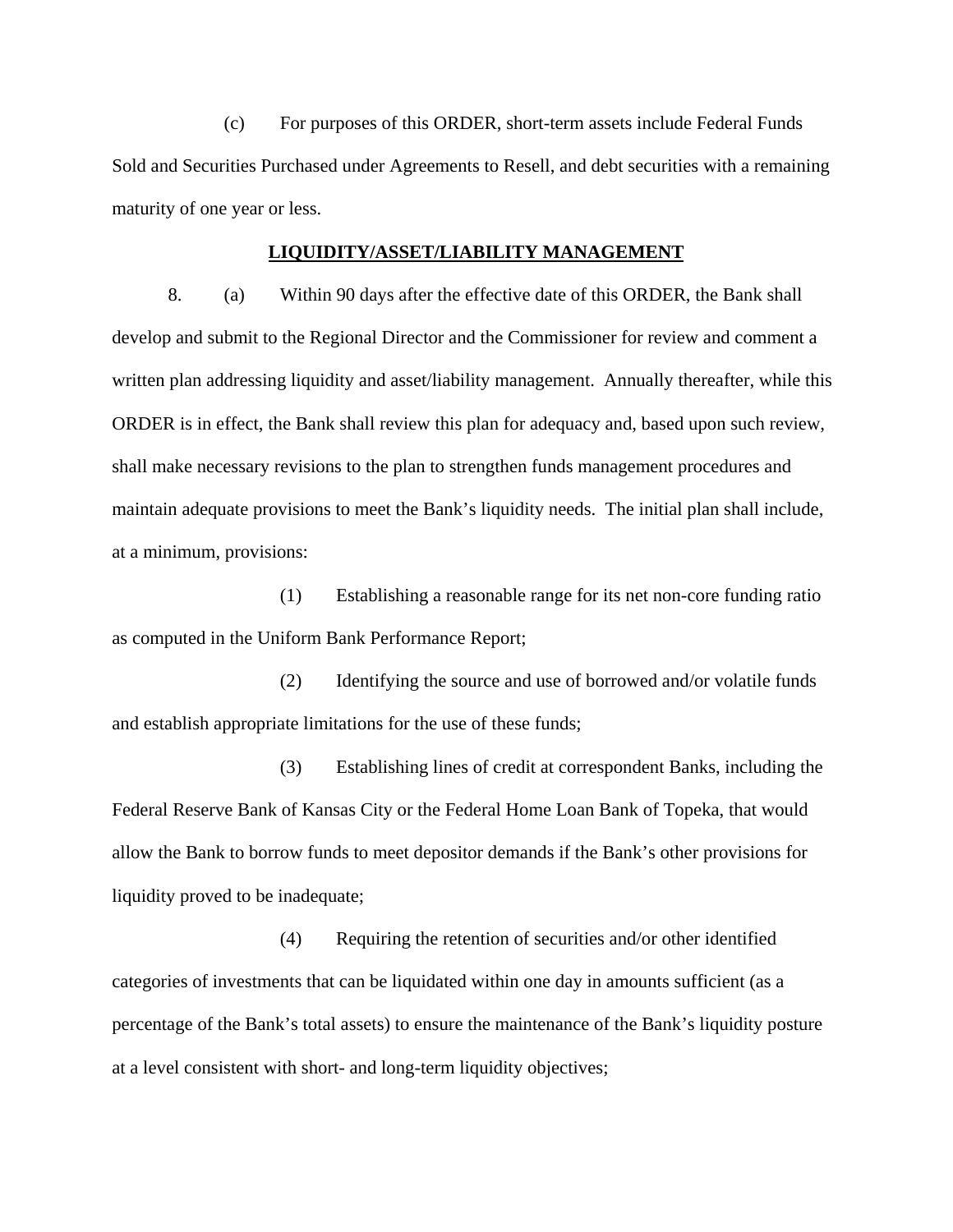(5) Establishing a minimum liquidity ratio and defining how the ratio is to be calculated;

 (6) Establishing contingency plans by identifying alternative courses of action designed to meet the Bank's liquidity needs;

 (7) Addressing the use of borrowings (i.e., seasonal credit needs, match funding mortgage loans, etc.) and providing for reasonable maturities commensurate with the use of the borrowed funds; addressing concentration of funding sources; and addressing pricing and collateral requirements with specific allowable funding channels (i.e., brokered deposits, Internet deposits, Fed funds purchased and other correspondent borrowings); and

 (8) Establishing procedures for managing the Bank's sensitivity to interest rate risk which comply with the Joint Agency Statement of Policy on Interest Rate Risk (June 26, 1996), and the Supervisory Policy Statement on Investment Securities and End-user Derivative Activities (April 23, 1998).

(b) Within 30 days after the receipt of all such comments from the Regional Director and the Commissioner, and after revising the plan as necessary, the Bank shall adopt the plan, which adoption shall be recorded in the minutes of the Bank's board of directors' meeting. Thereafter, the Bank shall implement the plan.

#### **MANAGEMENT**

 9. (a) The Bank shall have and retain qualified management. Each member of management shall possess qualifications and experience commensurate with his or her duties and responsibilities at the Bank. The qualifications of management personnel shall be evaluated on their ability to:

(1) Comply with the requirements of the ORDER;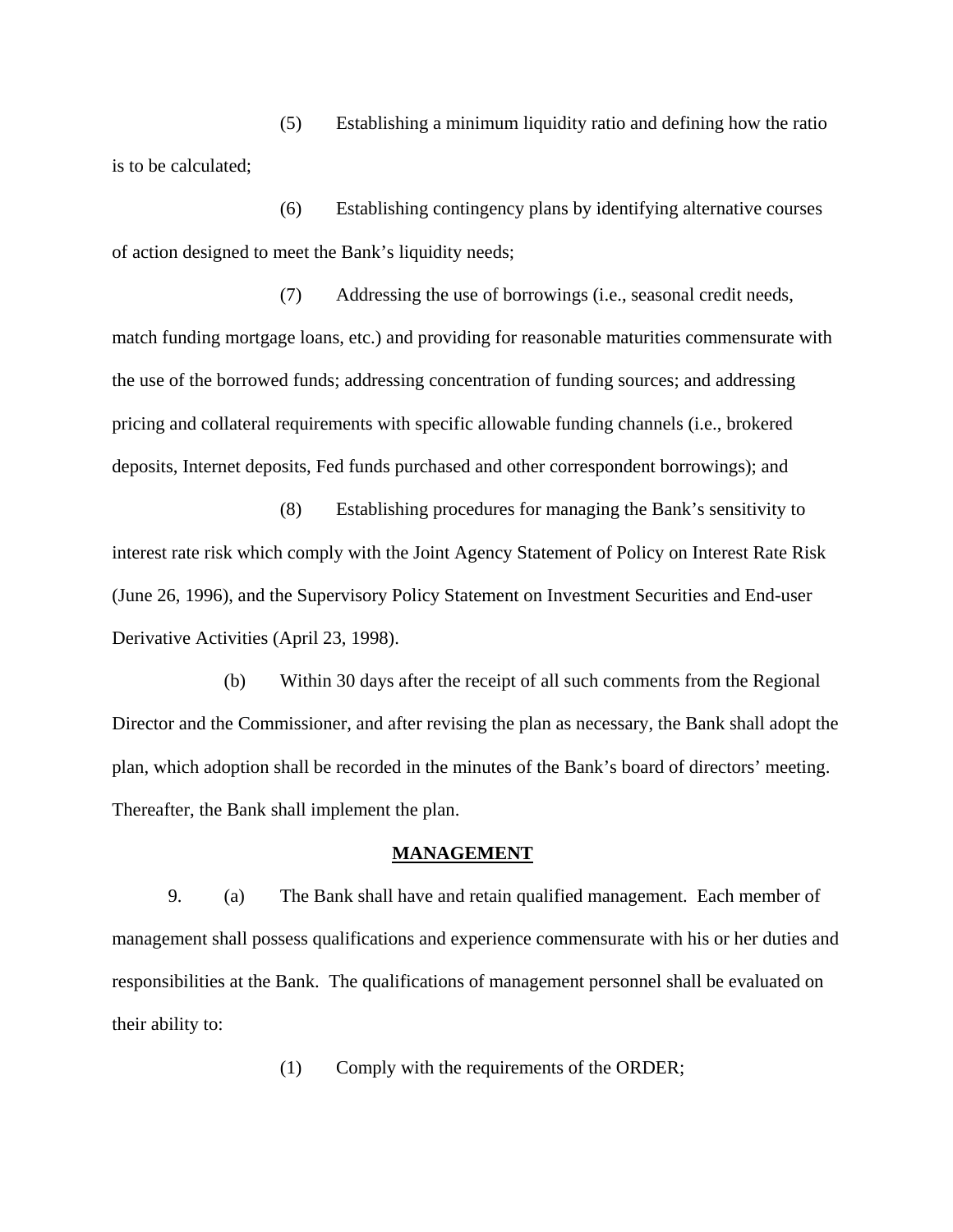- (2) Operate the Bank in a safe and sound manner;
- (3) Comply with applicable laws and regulations; and
- (4) Restore all aspects of the Bank to a safe and sound condition, including improving the Bank's asset quality, capital adequacy, earnings, management effectiveness, liquidity, its sensitivity to market risk, and third-party risks management.
- (b) While this ORDER is in effect, the Bank shall notify the Regional

Director and the Commissioner in writing of any changes in management. The notification must include the name(s) and background(s) of any replacement personnel and must be provided 30 days prior to the individual(s) assuming the new position(s).

## **ASSESSMENT OF QUALIFIED MANAGEMENT**

10. (a) Within 90 days from the effective date of this ORDER, the board of directors shall engage an independent third party acceptable to the Regional Director and the Commissioner and that possesses appropriate expertise and qualifications to analyze and assess the Bank's management and staffing performance and needs.

(b) The Bank shall provide the Regional Director and the Commissioner with a copy of the proposed engagement letter or contract with the third party for review before it is executed. The contract or engagement letter, at a minimum, shall include:

- (1) A description of the work to be performed under the contract or engagement letter, the fees for each significant element of the engagement, and the aggregate fee;
- (2) The responsibilities of the firm or individual;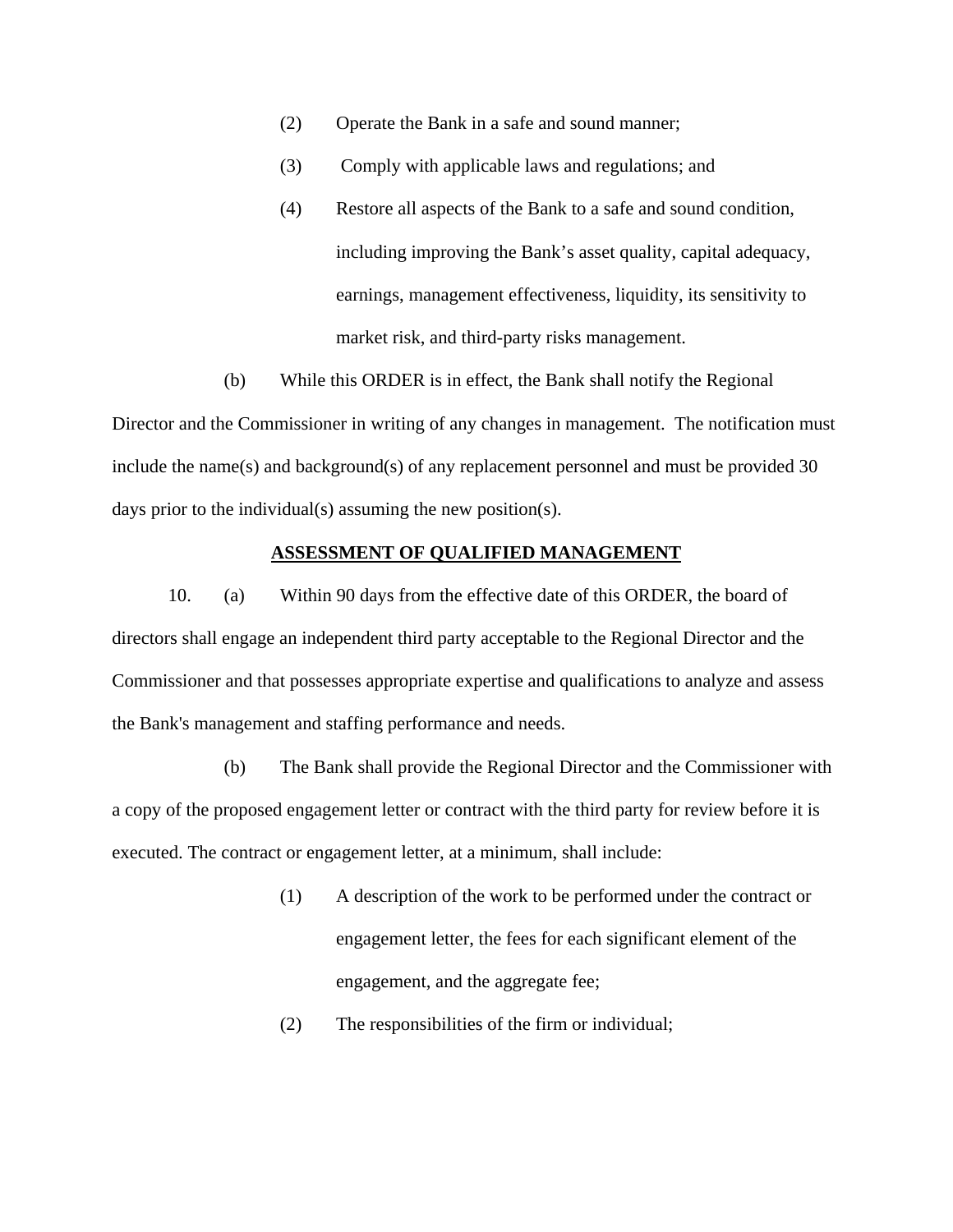- (3) An identification of the professional standards covering the work to be performed;
- (4) Identification of the specific procedures to be used when carrying out the work to be performed;
- (5) The qualifications of the employee(s) who are to perform the work;
- (6) The time frame for completion of the work;
- (7) Any restrictions on the use of the reported findings;
- (8) A provision for unrestricted examiner access to workpapers; and
- (9) A certification that the firm or individual is not affiliated in any manner with the Bank.

(c) The engagement shall require that the analysis and assessment shall be summarized in a written report to the board of directors ("Management Report").

(d) Within 30 days from receipt of the Management Report, the board of directors shall conduct a full and complete review of the Management Report, which review shall be recorded in the minutes of the meeting of the board of directors. The analysis may be developed by an independent committee of the board of directors or an outside consultant reporting to the board of directors; however, if the committee is composed of members of the Bank's board of directors, a majority of the committee shall consist of directors that are not officers at the Bank or family members of Bank officers. The acceptability of the third party or committee shall be determined based upon the ability to conduct the assessment and advise the Bank in each of the areas subject to this ORDER.

(e) Within 30 days of receipt of the Management Report, the board of directors will develop a written Management Plan that incorporates the findings of the report, a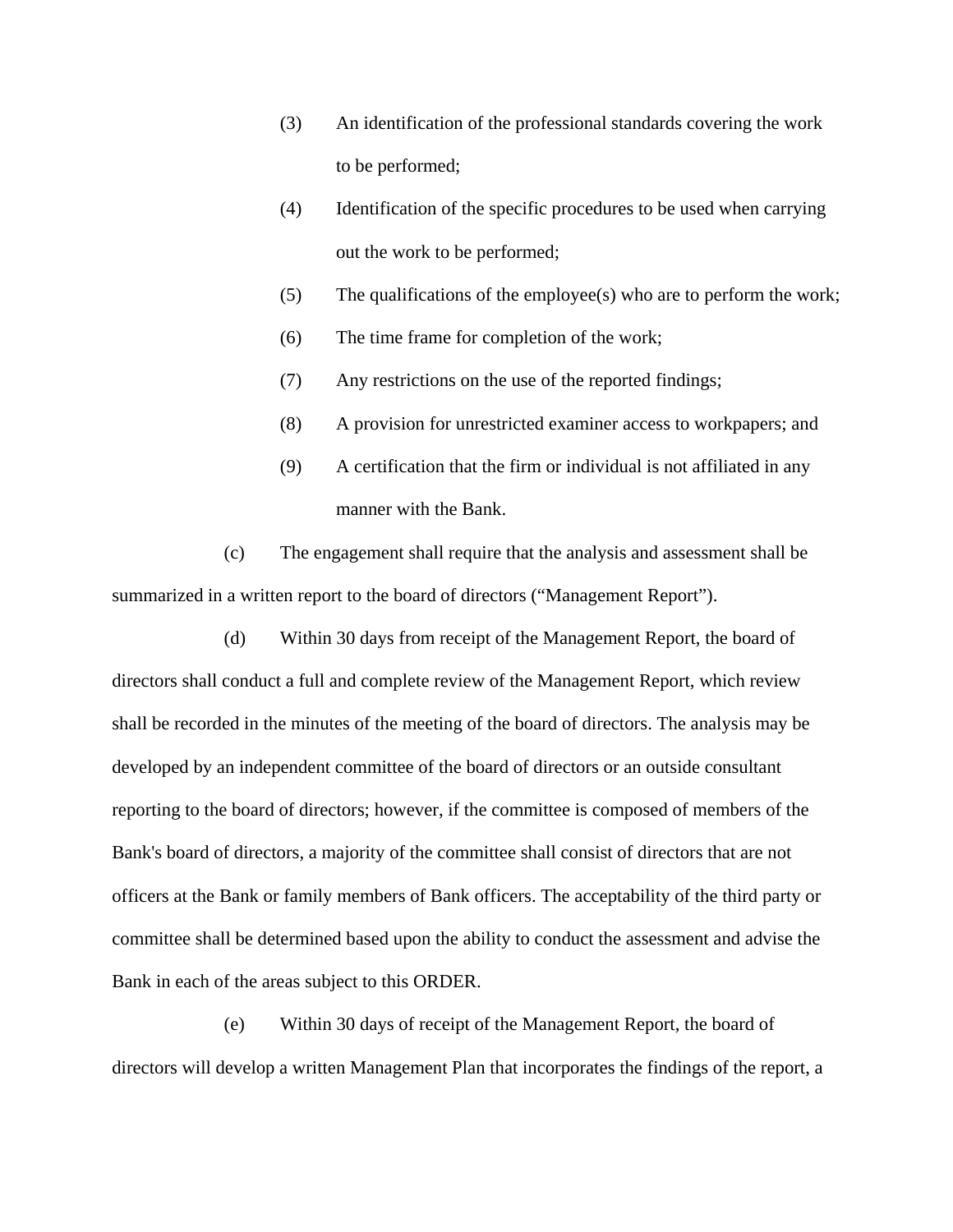plan of action in response to each recommendation contained in the Management Report, and a time frame for completing each action. A copy of the Management Report and Management Plan and any subsequent modification thereto shall be submitted to the Regional Director and the Commissioner for review and comment. Within 30 days from receipt of any comments from the Regional Director and the Commissioner, the board of directors shall approve the Management Plan which approval shall be recorded in the minutes of the meeting of the board. Thereafter, the Bank and its directors, officers and employees shall implement and follow the Management Plan and any modifications thereto. It shall remain the responsibility of the board to fully implement the plan within the specified time frames. In the event the plan, or any portion thereof, is not implemented, the board shall immediately advise the Regional Director and the Commissioner, in writing, of specific reasons for deviating from the Management Plan.

#### **BOARD PARTICIPATION**

 11. Within 30 days after the effective date of this ORDER, the Bank's board of directors shall increase its participation in the affairs of the Bank, assuming full responsibility for the approval of sound policies and objectives and for the supervision of all the Bank's activities, consistent with the role and expertise commonly expected for directors of Banks of comparable size. This participation shall include meetings to be held no less frequently than monthly at which, at a minimum, the following areas shall be reviewed and approved: reports of income and expenses; new, overdue, renewal, insider, charged-off, delinquent, nonaccrual, and recovered loans; investment activity; operating policies; and individual committee actions. The Bank's board of directors' minutes shall document these reviews and approvals, including the names of any dissenting directors.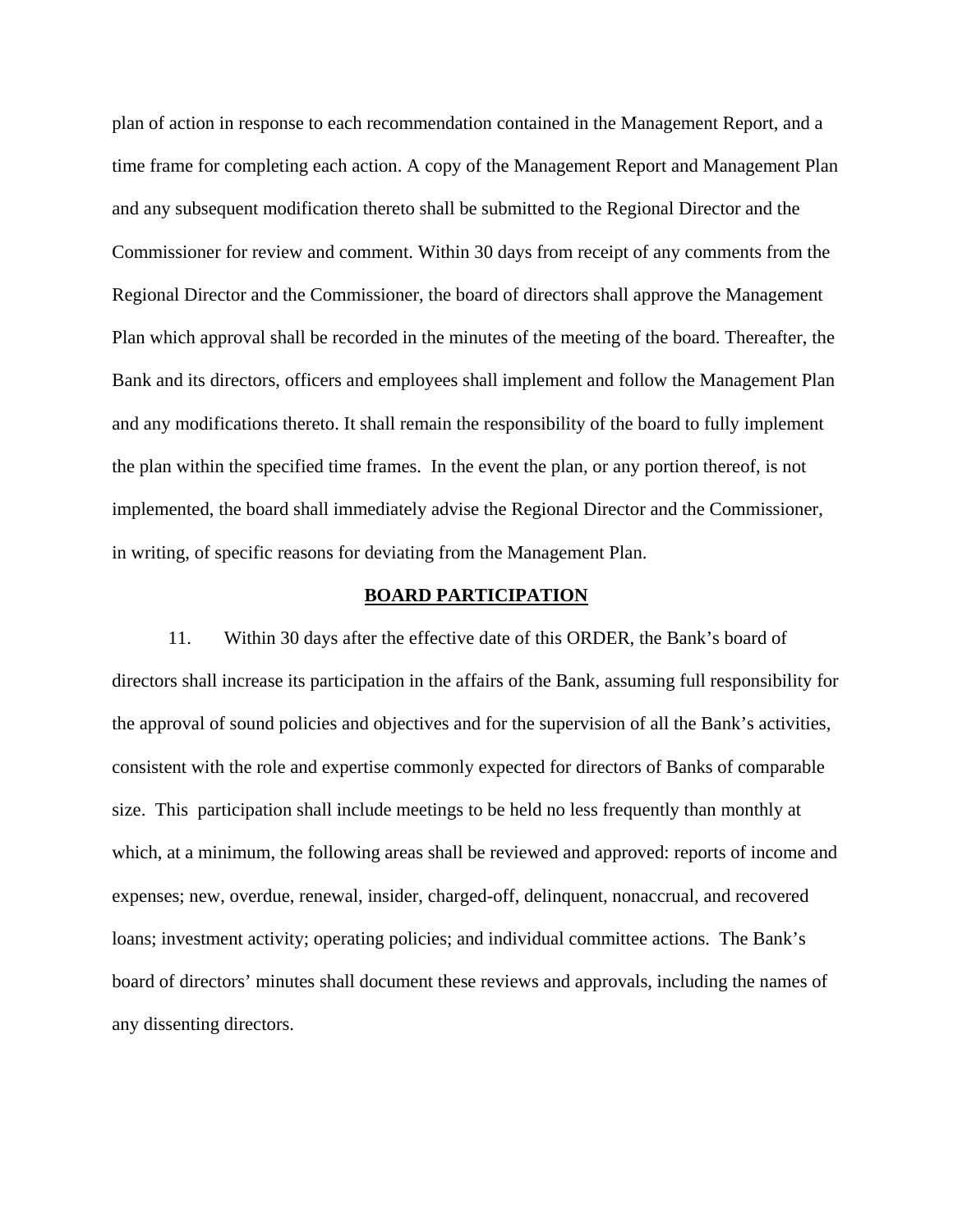#### **STRATEGIC PLAN**

12. (a) Within 90 days after the effective date of this ORDER, the Bank shall prepare and adopt a comprehensive strategic plan. The strategic plan required by this paragraph shall contain an assessment of the Bank's current financial condition and market area, and a description of the operating assumptions that form the basis for major projected income and expense components.

- (b) The written strategic plan shall address, at a minimum:
	- (1) Strategies for pricing policies and asset/liability management;
	- (2) Plans for sustaining adequate liquidity, including back-up lines of credit to meet any unanticipated deposit withdrawals;
	- (3) Goals for reducing problem loans;
	- (4) Plans for attracting and retaining qualified individuals to fill vacancies in the lending and accounting functions;
	- (5) Financial goals, including pro forma statements for asset growth, capital adequacy, and earnings; and
	- (6) Formulation of a mission statement and the development of a strategy to carry out that mission.

(c) The Bank shall submit the strategic plan to the Regional Director and the Commissioner for review and comment. After consideration of all such comments, the Bank shall approve the plan, which approval shall be recorded in the minutes of the Bank's board of directors' meeting. Thereafter, the Bank shall implement and follow the strategic plan.

(d) Within 30 days after the end of each calendar quarter following the effective date of this ORDER, the Bank's board of directors shall evaluate the Bank's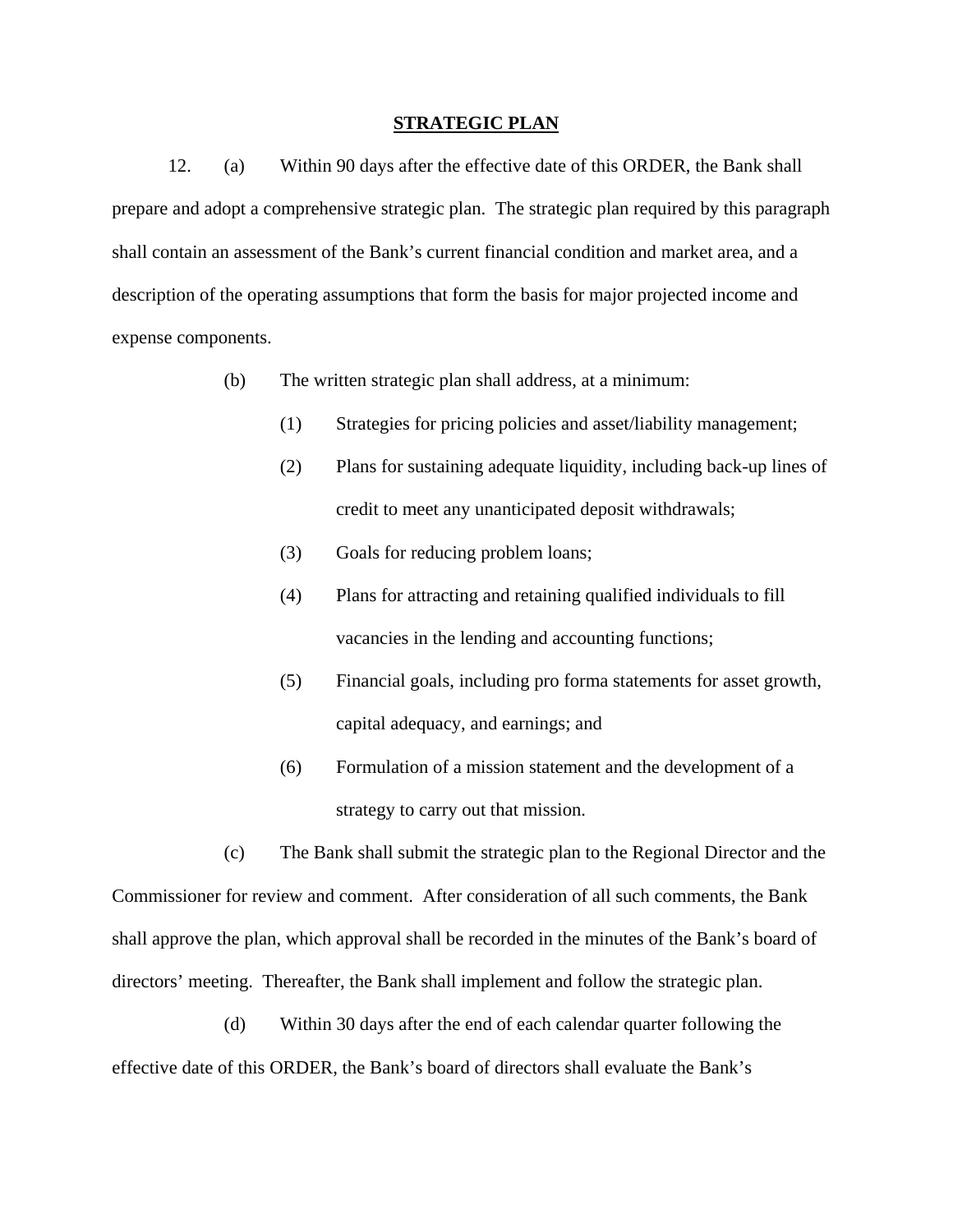performance in relation to the strategic plan required by this paragraph and record the results of the evaluation, and any actions taken by the Bank, in the minutes of the Bank's board of directors' meeting at which such evaluation is undertaken.

(e) The strategic plan required by this ORDER shall be revised and submitted to the Regional Director and the Commissioner for review and comment 30 days after the end of each calendar year for which this ORDER is in effect. Within 30 days after receipt of all such comments from the Regional Director and the Commissioner and after consideration of all such comments, the Bank shall approve the revised plan, which approval shall be recorded in the minutes of the Bank's board of directors' meeting. Thereafter, the Bank shall implement the revised plan.

#### **THIRD-PARTY RISKS**

13. (a) As of the effective date this ORDER, the Bank's board of directors shall provide adequate and effective oversight over the Bank's third-party relationships, specifically focusing on monitoring the activities of third-party payment processors and their customers, who are referred to herein as Debt Settlement Companies ("DSC").

(b) Within 60 days after the effective date of this ORDER, the Bank shall review, revise, and implement its third-party policies and practices to ensure their effectiveness. At a minimum, the policies and practices shall:

- (1) Ensure the Bank's compliance with Federal and state consumer protection laws, regulations, and policies;
- (2) Ensure the appropriate assessment, measuring, monitoring, and controlling of third-party risk as set forth in Financial Institution Letter 44-2008 (Guidance for Managing Third-Party Risk);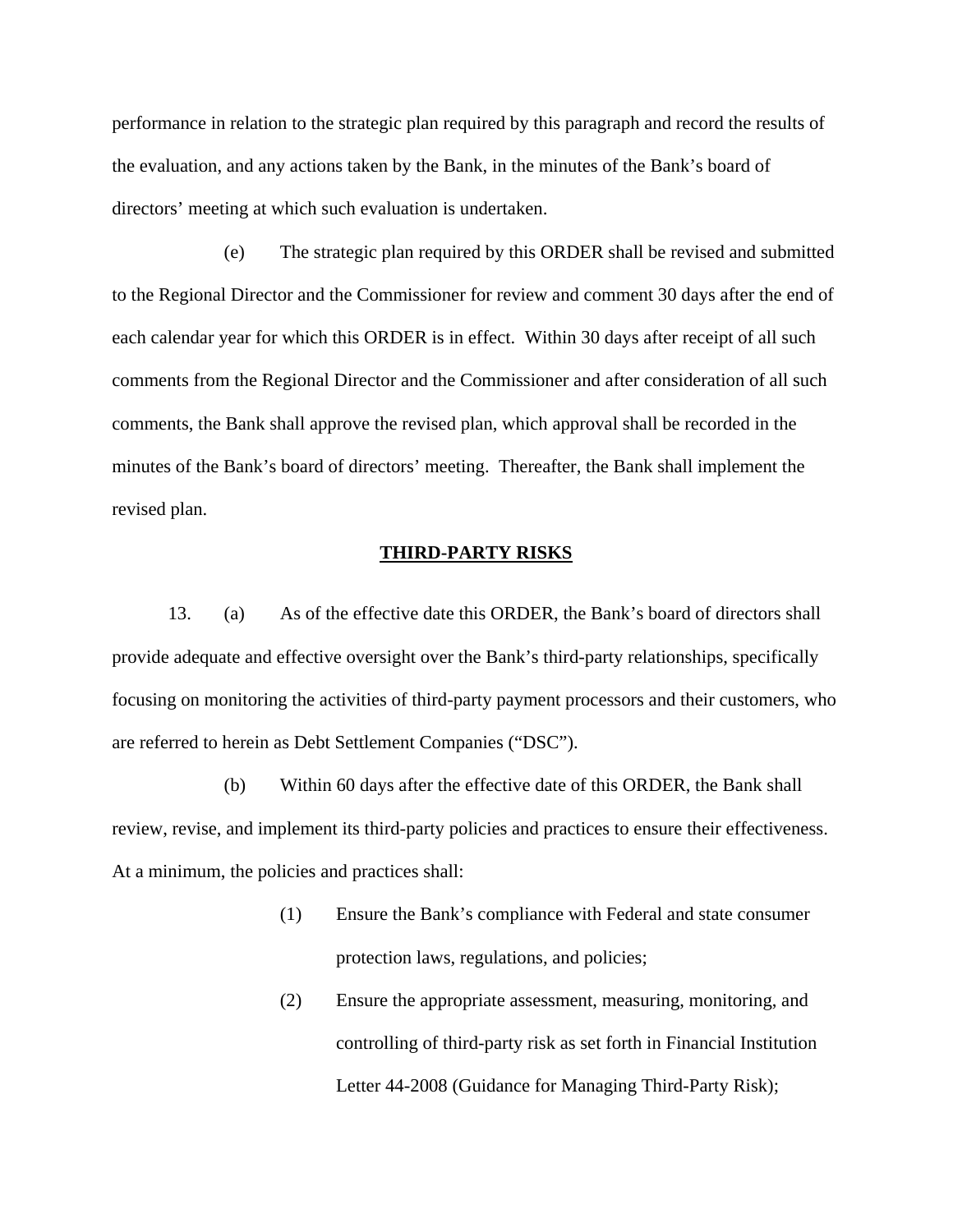- (3) Require the development of internal monitoring procedures to:
	- (i) Ensure ongoing review of each payment processor, ACH originator, and DSC;
	- (ii) Maintain documentation demonstrating that each payment processor, ACH Originator, and DSC's activities are beneficial to consumers;
	- (iii) Ensure that payment processors, ACH originators, and DSCs rectify harmful consumer activity or the Bank shall cease operations with the payment processor, ACH originator, and/or DSC;
	- (iv) Ensure that disclosures provided to consumers accurately reflect the obligations by and among the Bank, payment processors, ACH originator(s), and consumers,
	- (v) Ensure that marketing materials of payment processors, ACH originator(s), and DSCs comply with consumer protection laws and regulations; and
	- (vi) Ensure that payment processors, ACH originators, and DSCs address consumer complaints and take all necessary corrective actions in a timely manner.
- (c) The bank shall submit the revised policies to the Regional Director and the Commissioner for review and comment. Within 30 days after receipt of all such comments from the Regional Director and the Commissioner and after consideration of all such comments,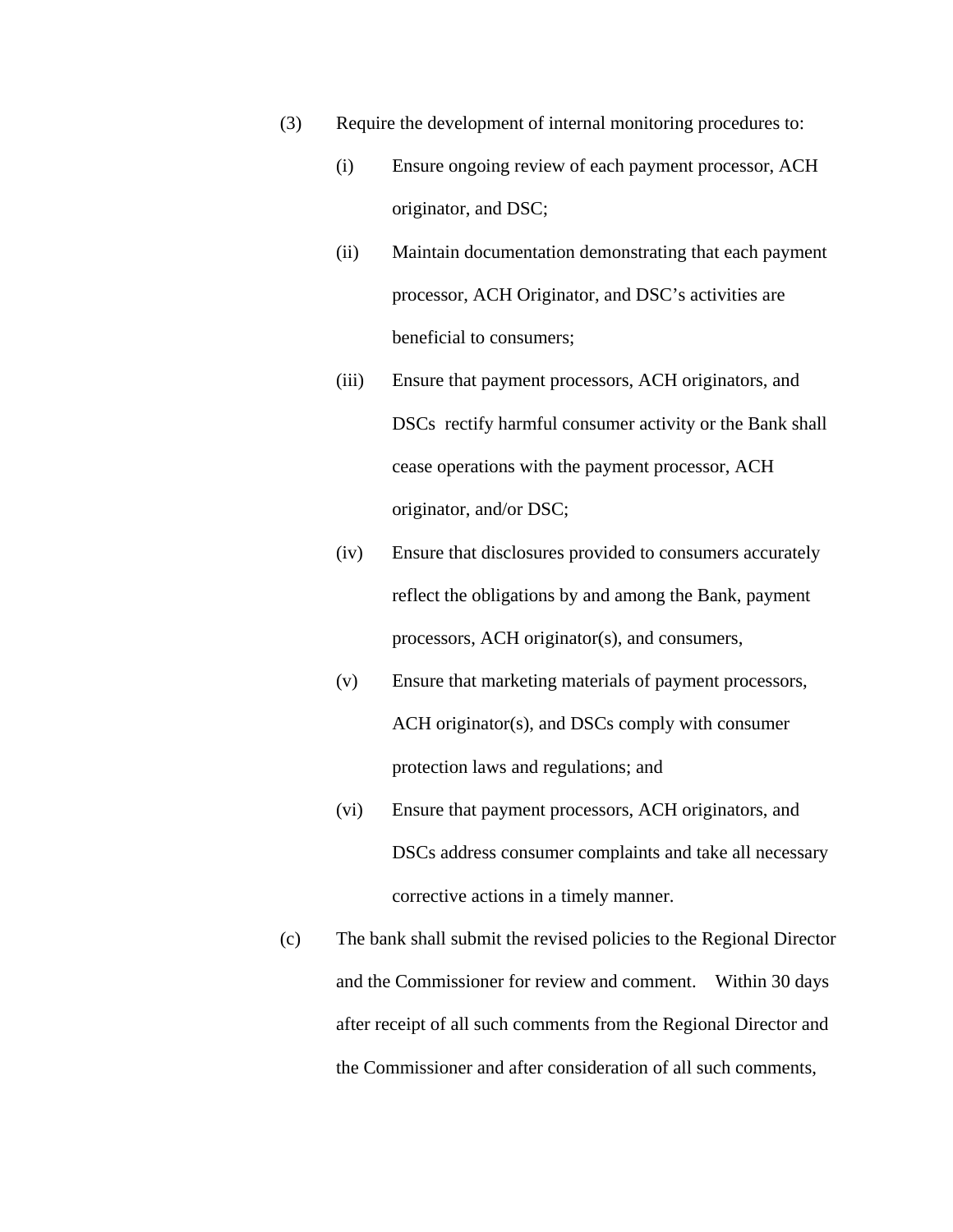the Bank shall approve the revised policies, which approval shall be recorded in the minutes of the Bank's board of directors' meeting. Thereafter, the Bank shall implement the revised policies.

### **INFORMATION TECHNOLOGY**

14. Within 60 days after the effective date of this Order, the Bank shall develop and implement an IT audit program that provides comprehensive and continuous audit coverage, the scope of which shall be based on a comprehensive risk assessment. The audit program shall include coverage of the areas recommended in the Audit Booklet of Federal Financial Institutions Examination Council's Information Technology Examination Handbook dated September 2003, and be performed by an auditor with experience and expertise in IT. Audit reports shall be presented to the Bank's board of directors for review with the review noted in the Bank's board of directors' minutes.

15. (a) Within 30 days after the effective date of this ORDER, the Bank shall retain a independent firm acceptable to the Regional Director and the Commissioner to perform an agreed-upon procedures examination ("examination"), including, but not limited to, ACH and wire transfer activity at the Bank.

- (b) At a minimum, the examination shall determine:
	- (1) Whether the Bank has appropriate contracts in place for all ACH originators utilizing the Bank;
	- (2) Whether the Bank has reasonable due diligence procedures for each account;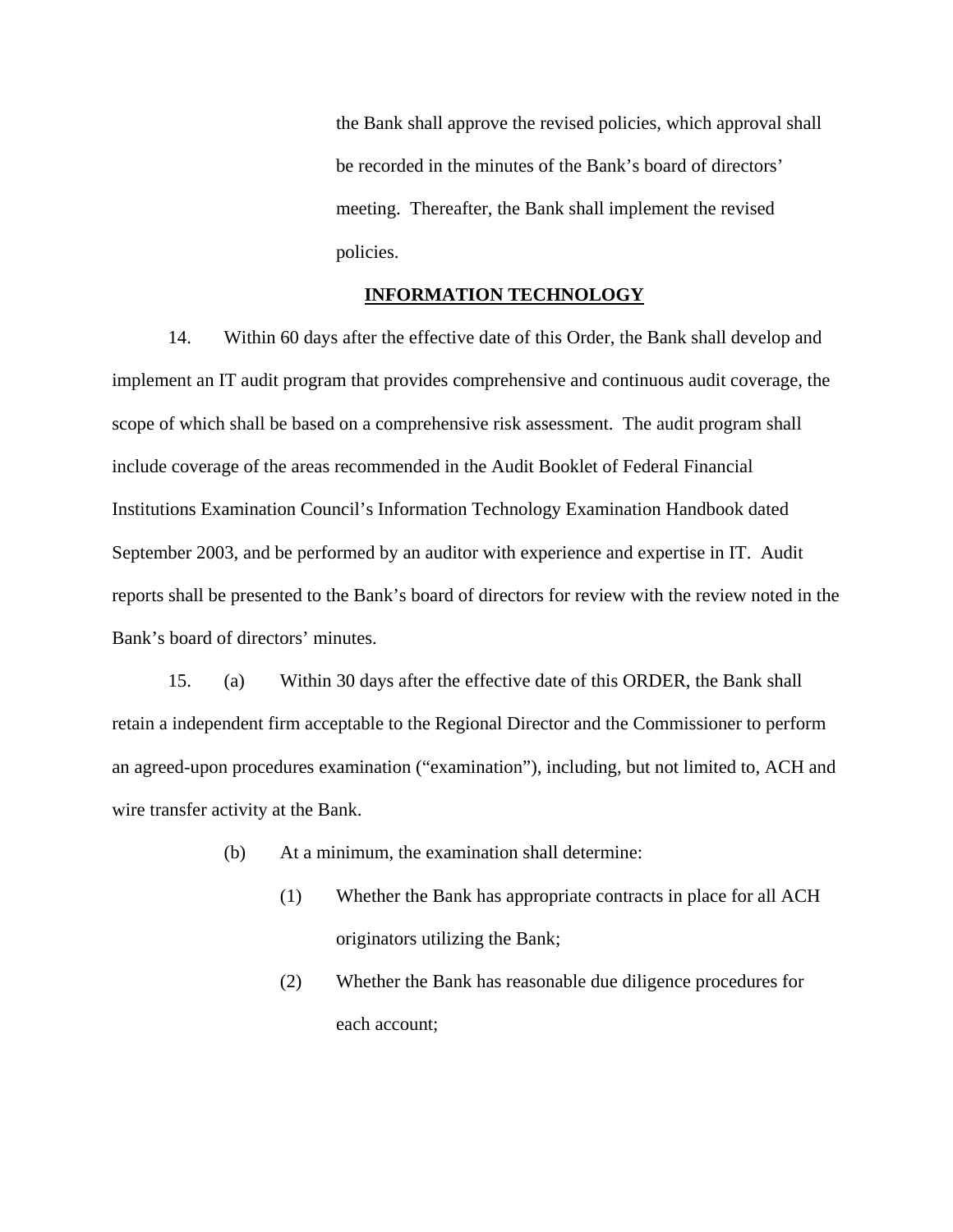- (3) Whether appropriate reserves are established for each ACH originator based on the risk levels exhibited by the originator;
- (4) Whether appropriate monitoring, controls, and reporting are in place for the risk level and volume of ACH and wire activity;
- (5) Whether appropriate controls exist over returns/rejects; and
- (6) The adequacy of the staffing and segregation of duties of the personnel in the ACH Department.
- (c) The Bank shall require as part of its agreement with the firm retained to perform the examination that the firm completes the examination within 60 days after the effective date of this ORDER. The firm's initial written report, whether in draft or final form, shall be submitted concurrently to the Regional Director, the Commissioner, and the Bank.
- (d) Within 30 days after the Bank's receipt of the examination report, the Bank shall implement all recommendations made therein.

16. Within 45 days after the effective date of this Order, the Bank shall enhance its Information Security Program to meet the Guidelines Establishing Standards for Safeguarding Customer Information as described in Part 364, Appendix B, of the FDIC's Rules and Regulations, 12 C.F.R. Part 364, App. B, including the performance of a comprehensive information security risk assessment, implementing an adequate vendor management program, annual audits for adherence to the standards, and regular review of the status of the program by the Bank's board of directors.

17. Within 90 days after the effective date of this Order, the Bank's board of directors shall ensure that all other IT deficiencies noted during the January 20, 2009, examination are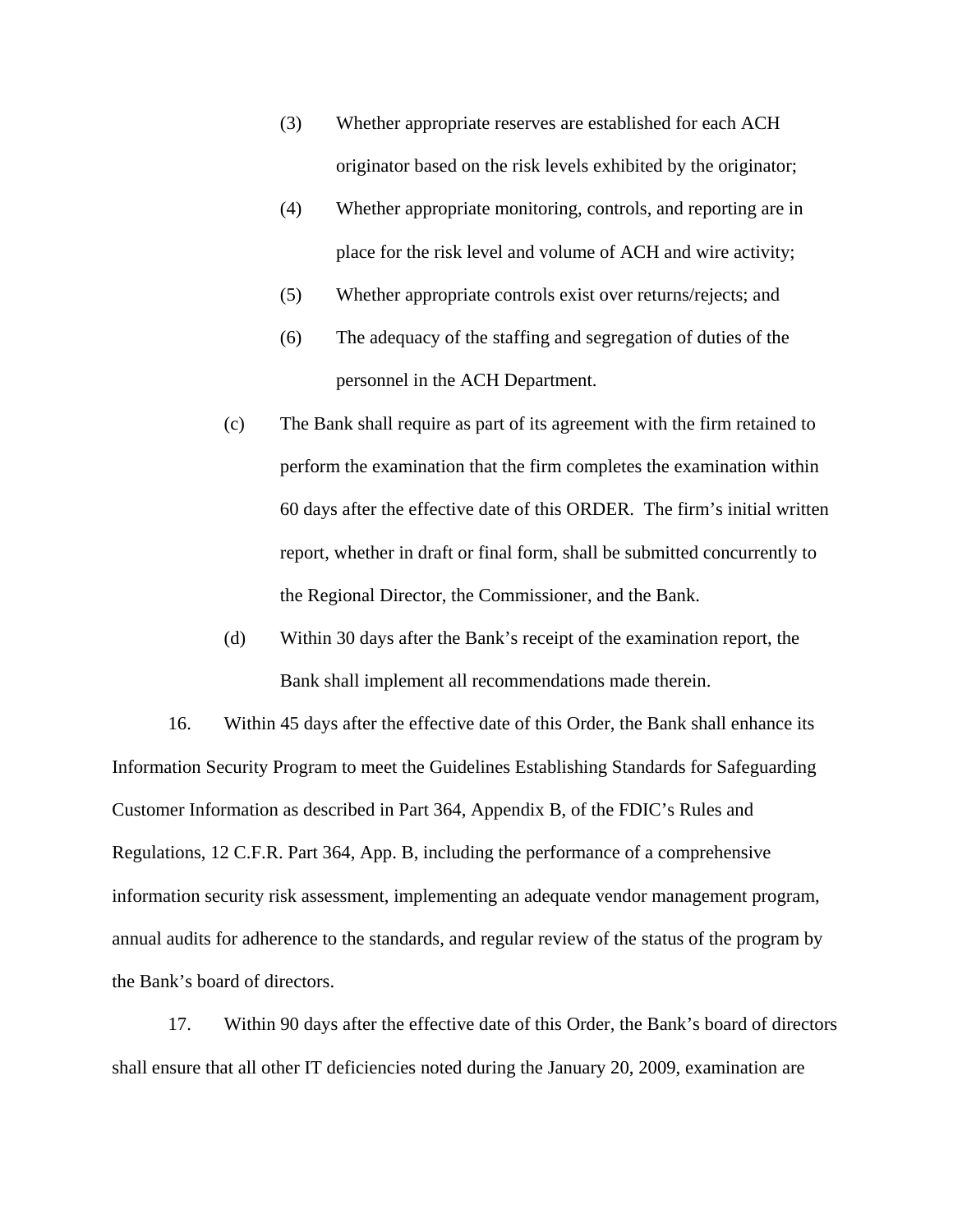corrected, or document its best efforts to ensure that such deficiencies are corrected.

# **BSA RISK ASSESSMENT.**

18. (a) Within 30 days after the effective date of this ORDER, the Bank shall perform a comprehensive assessment of the vulnerability of its banking operations to attempts to launder money, finance terrorism, or conduct other criminal activities ("BSA risk assessment"). The BSA risk assessment may be performed by qualified Bank personnel or an independent contractor/consultant acceptable to the Regional Director and the Commissioner. The BSA risk assessment shall weigh all relevant factors, including identification and measurement of the specific risk characteristics of the Bank's products, services, customers, transactions, and geographic locations.

 (b) The Bank shall review and update its BSA risk assessment at least annually.

 (c) The initial BSA risk assessment and subsequent updates shall be reported to and reviewed by the Bank's board of directors. The reviews shall be documented in the minutes of the Bank's board of directors' meetings.

#### **CUSTOMER IDENTIFICATION PROGRAM**

 19. (a) Within 90 days from the effective date of this ORDER, the Bank shall complete and implement any and all enhancements to its Customer Identification Program ("CIP") necessary to ensure and maintain full compliance with the BSA and its implementing regulations, taking into consideration its size and risk profile.

(b) At a minimum, the revised CIP shall: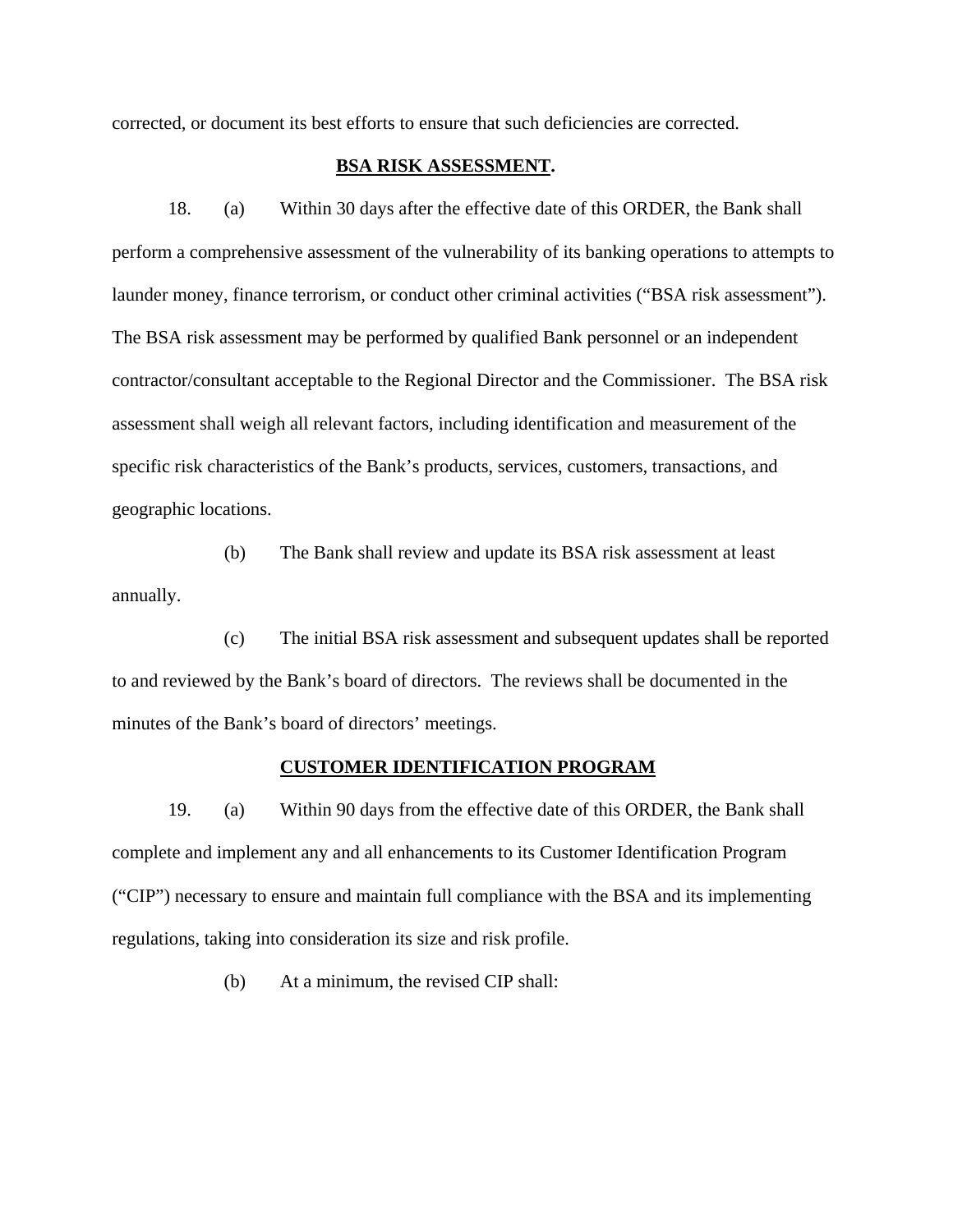- (1) Implement a CIP that meets all the requirements set forth in section 103.121 of the Treasury Department's financial recordkeeping regulations, 31 C.F.R. § 103.121.
- (2) Procedures for utilizing third parties to assist in compliance with the CIP. These written procedures shall include:
	- (i) Written agreements between the Bank and any such third party which specify the Bank requirements; and
	- (ii) Written procedures that describe how the Bank will monitor and verify that the third party is in compliance with Bank policies.

## **BSA INTERNAL CONTROLS**

20. (a) Within 120 days from the effective date of this ORDER, the Bank shall complete and implement any and all enhancements to its system of internal controls necessary to ensure full compliance with the BSA ("BSA Internal Controls") taking into consideration its size and risk profile.

 (b) At a minimum, such system of BSA Internal Controls shall include policies, procedures, and processes addressing the following areas:

> (1) Procedures for conducting a risk-based assessment of the Bank's customer base to identify the categories of customers whose transactions and banking activities are routine and usual; and determine the appropriate level of enhanced due diligence necessary for those categories of customers whose transactions and banking activities are not routine and/or usual ("high-risk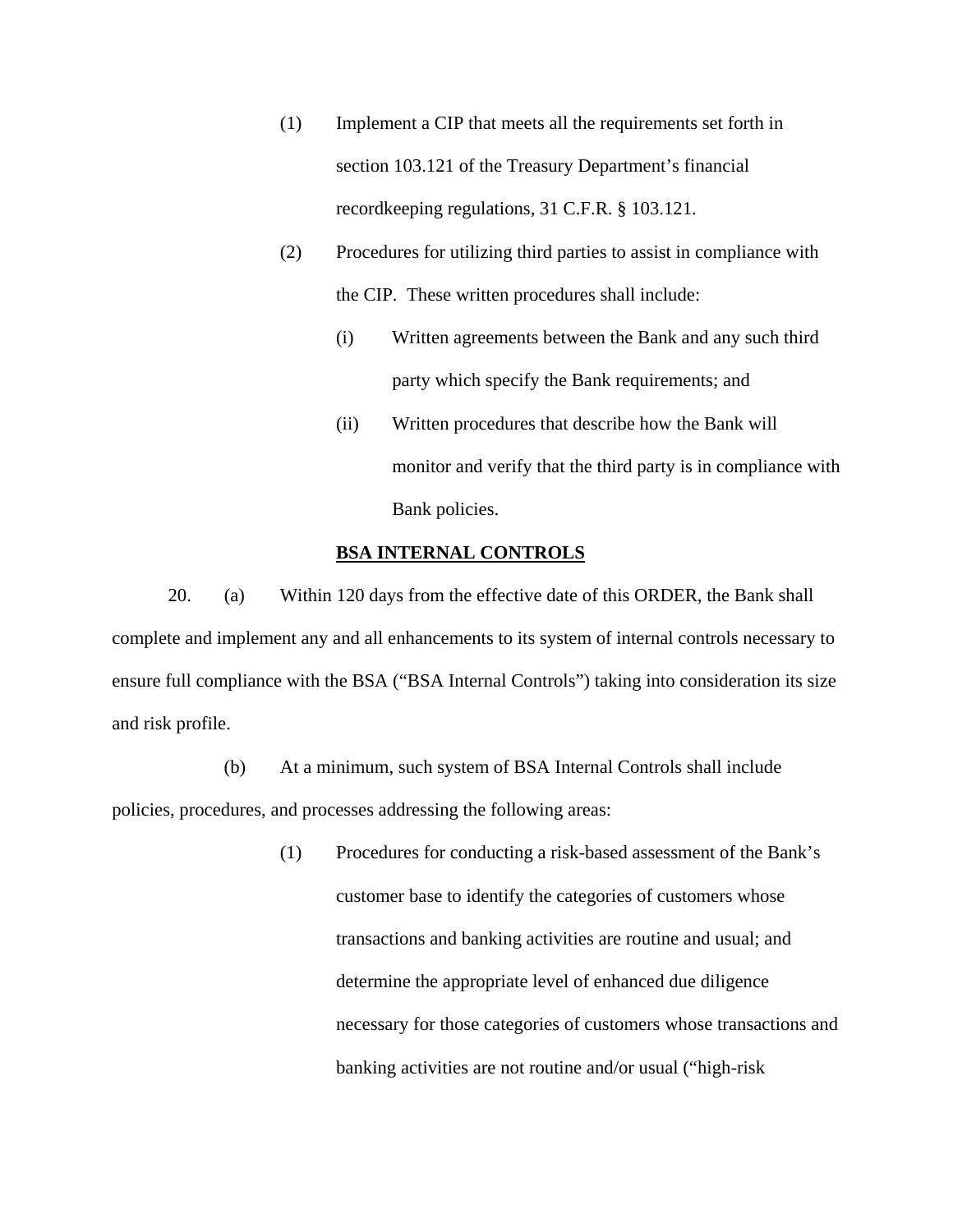accounts");

- (2) Policies and procedures with respect to high-risk accounts and customers identified through the risk assessment conducted pursuant to paragraph 18(a), including the adoption of adequate methods for conducting enhanced due diligence on high-risk accounts and customers at account opening and on an ongoing basis, and for monitoring high-risk client relationships on a transaction basis, as well as by account and customer;
- (3) Policies, procedures, and systems for identifying, evaluating, monitoring, investigating, and reporting suspicious activity in the Bank's products, accounts, customers, services, and geographic areas, including:
	- (i) Establishment of meaningful thresholds for identifying accounts and customers for further monitoring, review, and analyses;
	- (ii) Periodic testing and monitoring of such thresholds for their appropriateness to the Bank's products, customers, accounts, services, and geographic areas;
	- (iii) Review of existing systems to ensure adequate referral of information about potentially suspicious activity through appropriate levels of management, including a policy for determining action to be taken in the event of multiple filings of Suspicious Activity Reports ("SARs") on the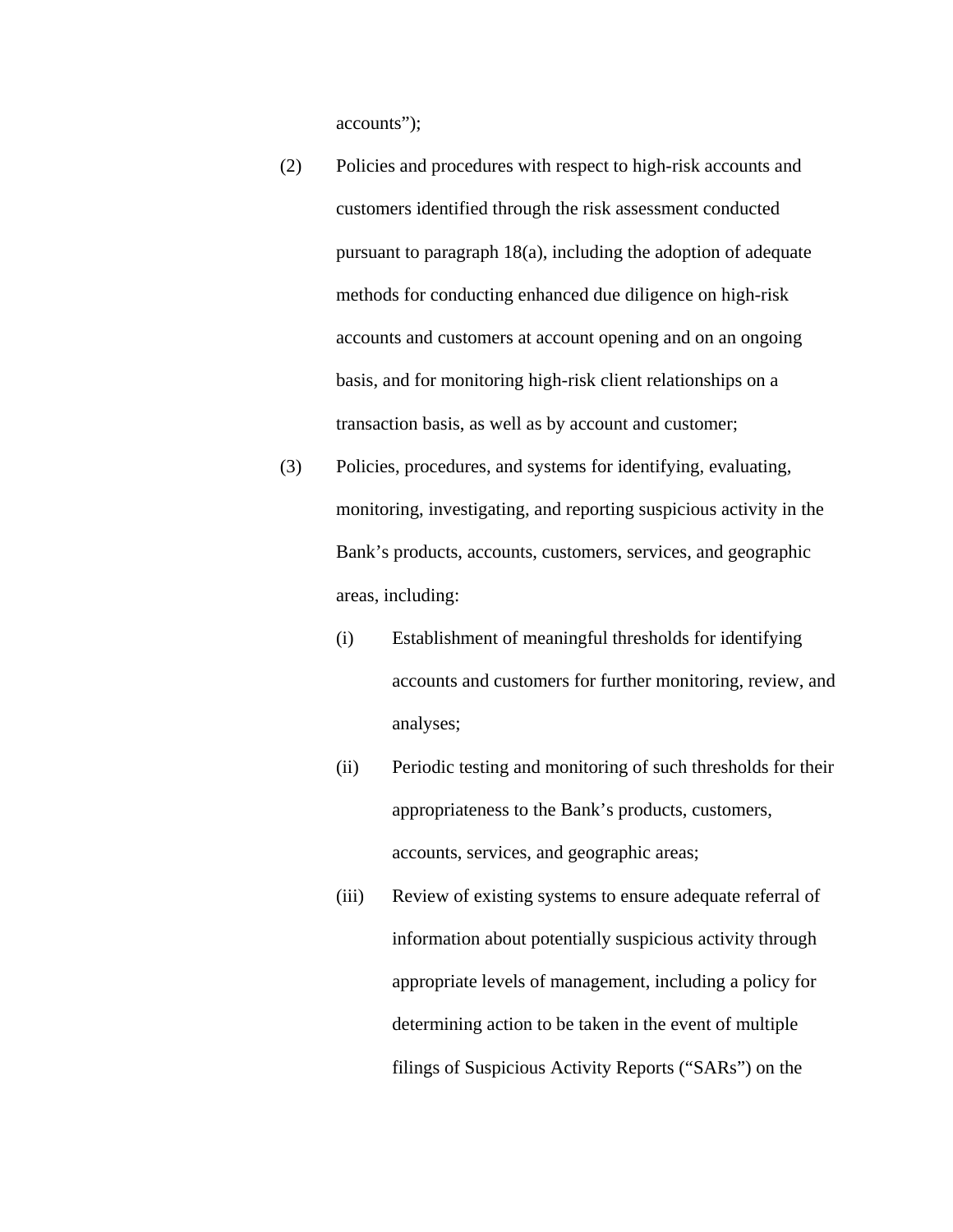same customer, or in the event a correspondent or other customer fails to provide due diligence information. Such procedures shall describe the circumstances under which an account should be closed and the processes and procedures to be followed in doing so;

- (iv) Procedures and/or systems for each subsidiary and business area of the Bank to produce periodic reports designed to identify unusual or suspicious activity, to monitor and evaluate unusual or suspicious activity, and to maintain accurate information needed to produce these reports with the following features:
	- (a) The Bank's procedures and/or systems should be able to identify related accounts, countries of origin, location of the customer's businesses and residences to evaluate patterns of activity; and
	- (b) The periodic reports should cover a broad range of time frames, including individual days, a number of days, and a number of months, as appropriate, and should segregate transactions that pose a greater than normal risk for non-compliance with the BSA;
- (v) Documentation of management's decisions to file or not to file an SAR; and
- (vi) Systems to ensure the timely, accurate, and complete filing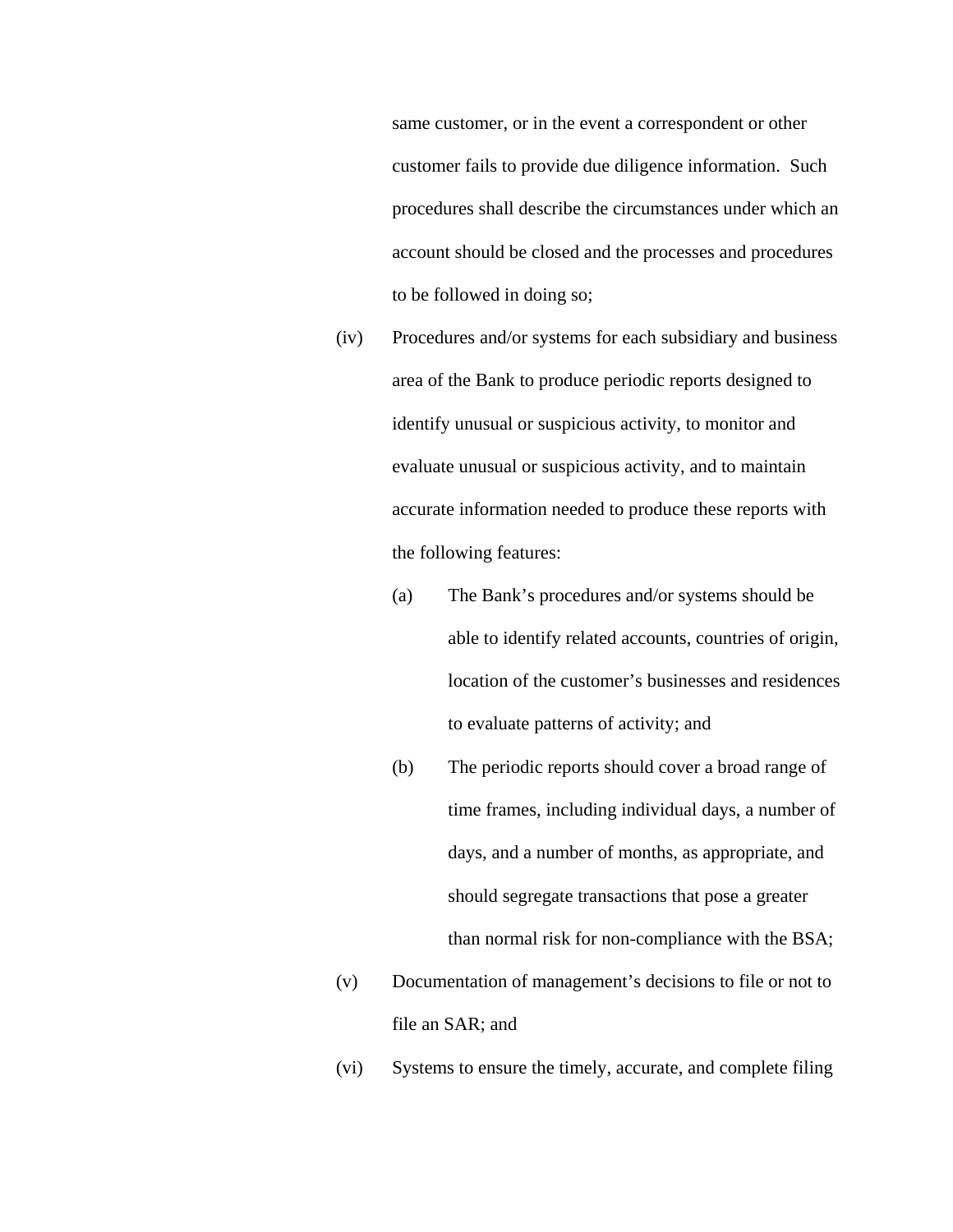of required SARs and any other similar or related reports required by law.

## **COMPLIANCE COMMITTEE – NON-EMPLOYEE DIRECTORS REQUIRED**

 21. Within 30 days after the effective date of this ORDER, the Bank's board of directors shall establish a committee of the Bank's board of directors charged with the responsibility of ensuring that the Bank complies with the provisions of this ORDER. At least two of the members of such committee shall be directors not employed in any capacity by the Bank other than as a director. The committee shall report monthly to the Bank's full board of directors, and a copy of the report and any discussion relating to the report or the ORDER shall be noted in the minutes of the Bank's board of directors' meetings. The establishment of this subcommittee shall not diminish the responsibility or liability of the Bank's entire board of directors to ensure compliance with the provisions of this ORDER.

#### **PROGRESS REPORTS**

22. Within 30 days after the end of each calendar quarter following the effective date of this ORDER, the Bank shall furnish to the Regional Director and the Commissioner written progress reports signed by each member of the Bank's board of directors, detailing the actions taken to secure compliance with the ORDER and the results thereof. Such reports may be discontinued when the corrections required by this ORDER have been accomplished and the Regional Director and the Commissioner have released, in writing, the Bank from making further reports.

## **NOTICE TO SHAREHOLDERS**

23. After the effective date of this ORDER, the Bank shall send a copy of this ORDER, or otherwise furnish a description of this ORDER, to its shareholders (1) in conjunction